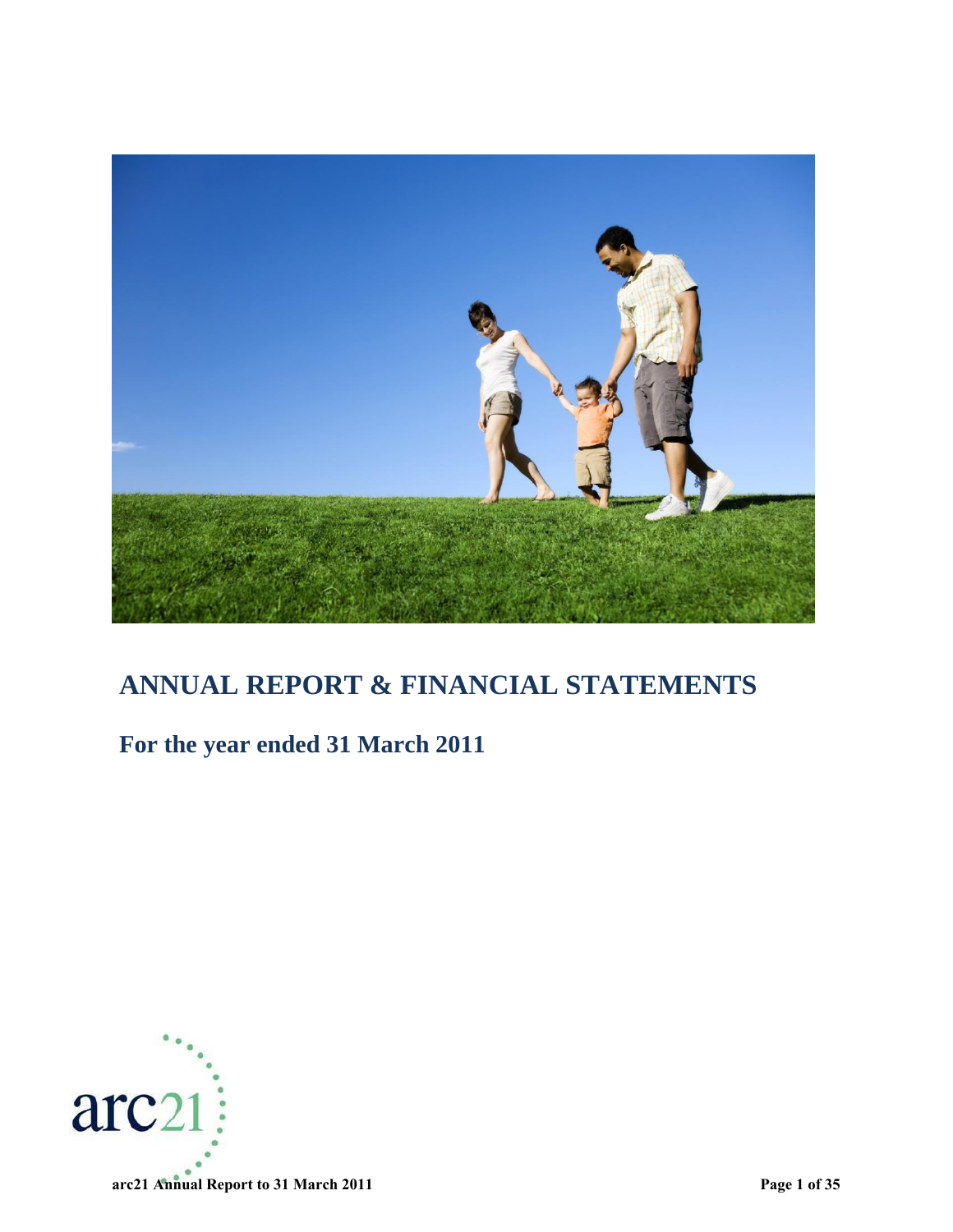## **CONTENTS Page**

| <b>Executive Summary</b>          | 3  |
|-----------------------------------|----|
| <b>Chairman's Welcome</b>         | 5  |
| <b>Chief Executive's Foreword</b> | 6  |
| <b>Corporate Overview</b>         | 7  |
| <b>Operational Overview</b>       | 13 |
| <b>Financial Report</b>           | 29 |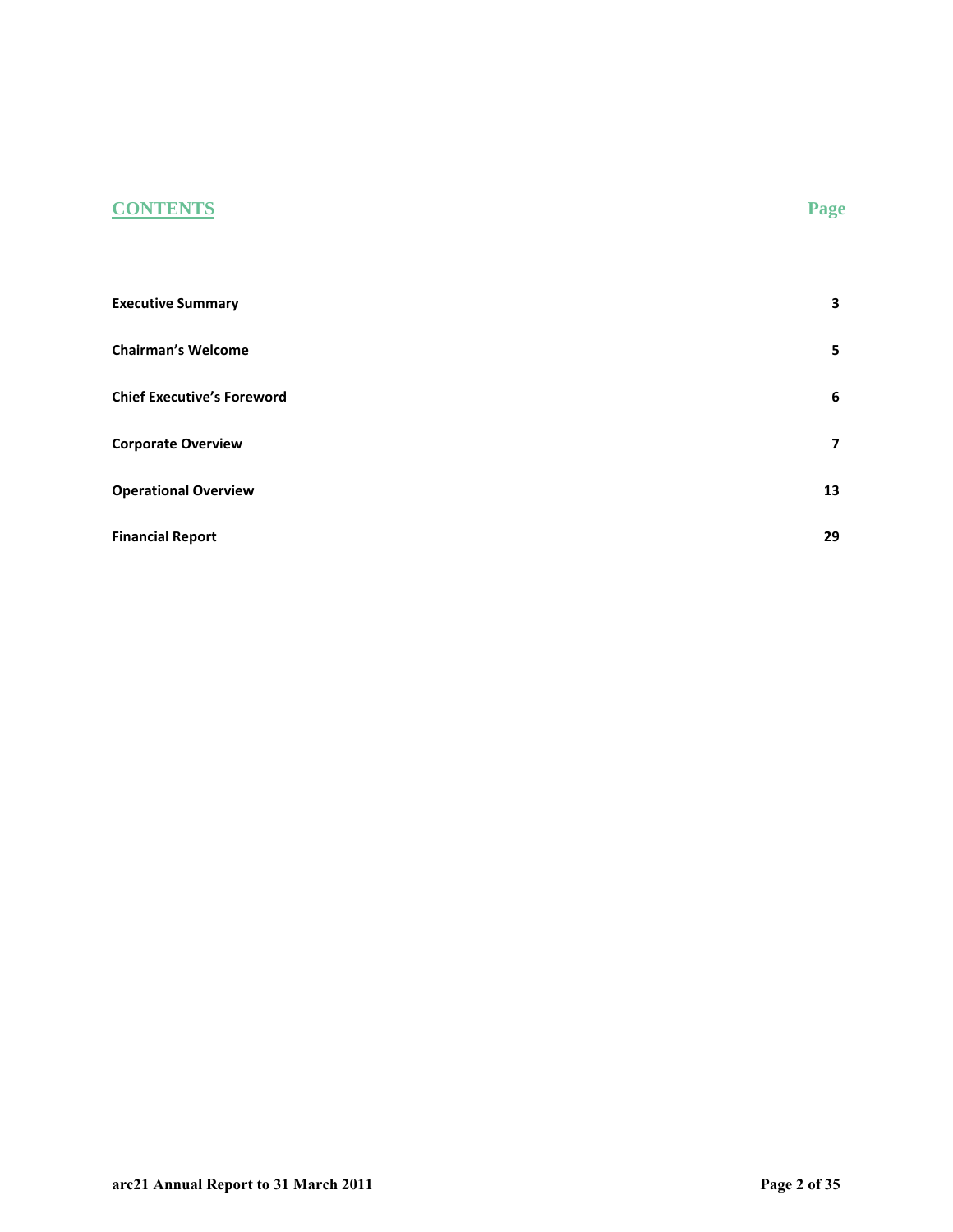## <span id="page-2-0"></span>**Executive Summary**

2010/11 was another successful year for arc21 with notable achievements across a range of areas.

#### **Governance & Organisation**

- The high standards set in previous years were maintained.
- The established staff complement remained in place throughout the year.
- The Audit Committee met quarterly.
- The management of risk continued to be a priority activity.
- KPIs to monitor performance across four areas: customers, finance, process / contracts and people were reported.

#### **Operations**

Focus was given to achieving the five strategic objectives set out in the Corporate Plan 2009 - 2012.

Annual associated Business Objectives for each Strategic Objective are established each year within the Corporate Plan framework. A total of 54 associated Business Objectives were established for the period 2009/2010, 45 of which were fully delivered.

#### **Other achievements included:**

- 2010/11 was the ninth year in succession that the amount of household waste recycled or composted increased, it now stands at 37.5%, up 2.5%.
- The average amount of waste produced per household also fell for the ninth year running; it now stands at 1.12 tonnes.
- There was a year-on-year reduction in landfill of 5.88%.
- Savings to Local Councils remained in excess of £4m per annum.
- Annual Performance Reports and the Implementation Action Plan were both submitted to the Department of the Environment.
- Quarterly "Wasteflowdata" reports continue to be submitted to the Department of the Environment.
- Overarching procurement policy developed and enhanced tender opening procedures adopted.
- Two editions of arc21"s "Wasteline" magazine were published during the year.
- CA/HWRC site Informative issued to councils.
- arc21's mobile education vehicle continued to be very popular, visiting over 200 different locations.
- The Business Continuity Plan produced during 2009/2010 was the subject to a test exercise during the year and some minor amendments made to the plan.
- Responses submitted to 15 consultations relating to arc 21's remit.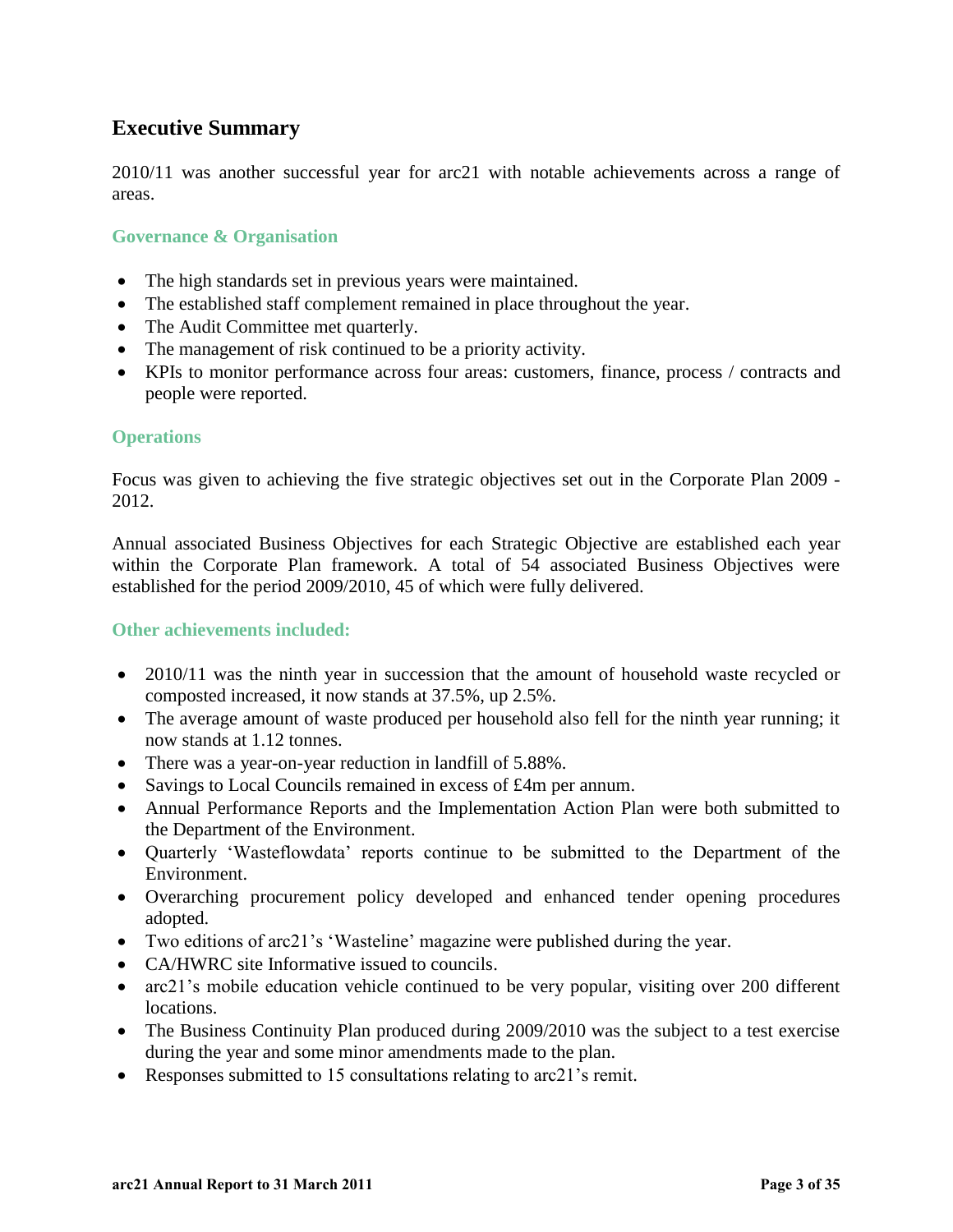- Extensive engagement with stakeholders ranging from Government to contractors to the waste industry.
- Successful market engagement exercise for the new Bring site contract undertaken during the year.
- arc21 conference held in the waterfront Hall, Belfast in February 2011.

#### **The Residual Waste Treatment Project**

The Residual Waste Treatment Project (RWTP) is one of the largest public procurement processes ever undertaken in Northern Ireland. With an estimated lifetime value in excess of £1bn, the project reflects the requirements set out in arc21"s Waste Management Plan to establish new waste infrastructure to process waste which isn"t physically or practically possible to recycle.

The Invitation to Submit Detailed Submissions (ISDS) phase of the procurement was successfully completed during 2010/11. Towards the end of the year one bidder withdrew from the competition to leave one remaining bidder. Procurement process continuing with due regard to relevant guidance produced by HM Treasury OGC and DFP.

#### **Finance**

Turnover for 2010/11 rose again to £34.4m. This growth was due to significant developments in contracting waste facilities, increases to the Landfill Tax escalator and, latterly, the stepped increase in procurement activity for the Residual Waste Treatment Project.

Expenditure also rose to £33.7m resulting in a surplus of £667,887 for the year to March 2011.

The 2010/11 financial results reflect an overall satisfactory position for arc21. Once again the cash position remained strong and arc21 has been able to increase the level of its reserves, providing the organisation with the ability to meet future financial challenges in the waste sector.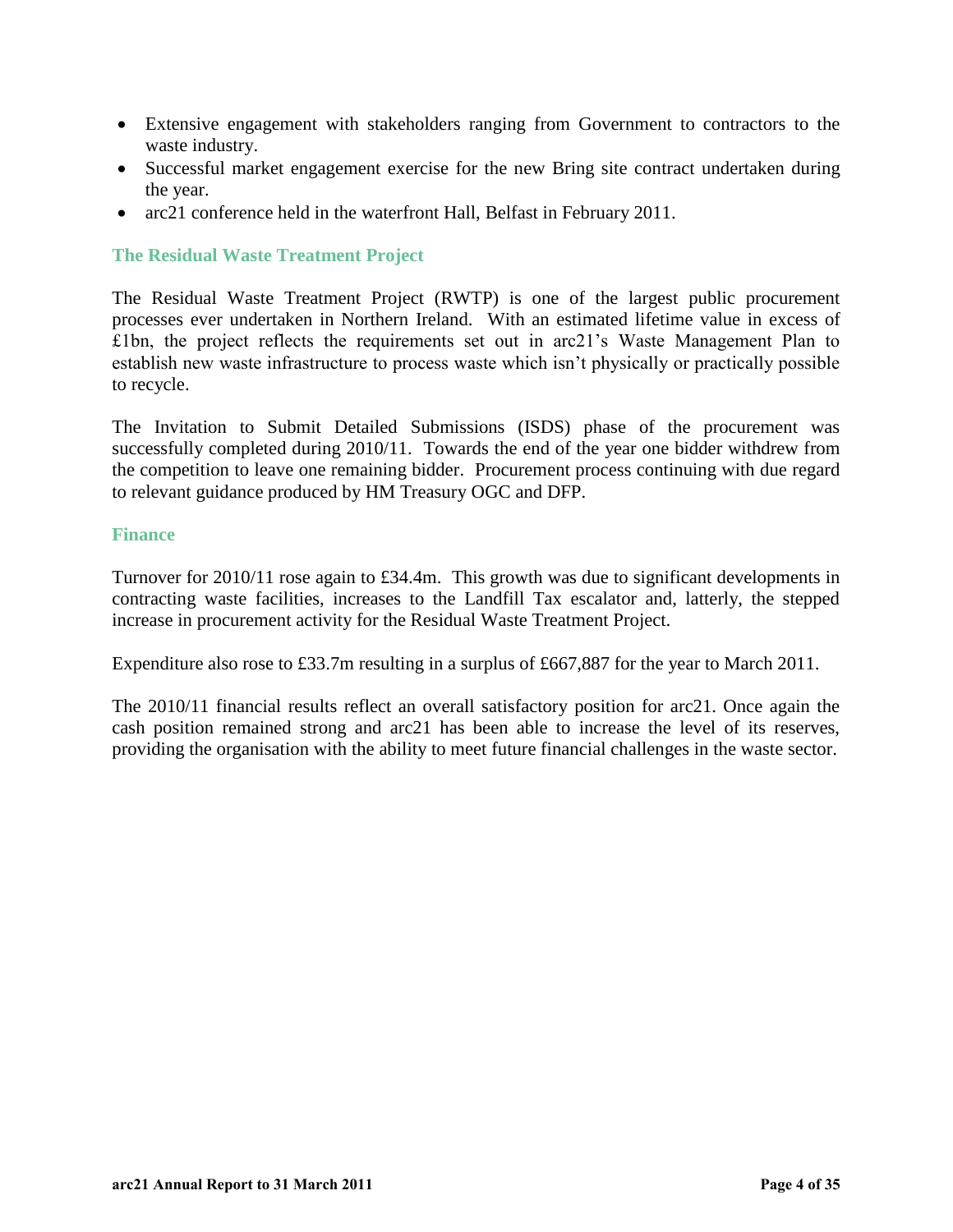## <span id="page-4-0"></span>**Chairman's Welcome**

In my welcome last year, I made reference to a number of issues:

- Continuing reduction in the amount of waste produced;
- Increase in the recycling rate;
- The importance of education and awareness activities; and
- Improving the knowledge base of Officers and Councillors and keeping abreast of developments.

My comments then continue to resonate now as I look back on 2010/11.

The amount of waste produced by householders has again reduced. The difficult economic times experienced by us all is undoubtedly having an effect on the amount of waste being generated. However, we should not underestimate the effect and influence that the education and awareness activities are also having. arc21 and the councils never miss an opportunity to reinforce the "reduce, reuse and recycle" message.

Once again the recycling rate across arc21 has increased. However there is no room for complacency and sustaining increasing rates in the future presents a more difficult challenge to us all. It is incumbent on everyone to rise to this challenge and play their part to the full.

The high standard of internal engagement of Council Officers and Elected Members has been recognised independently on a number of occasions particularly in the gateway reviews during the appropriate stages of the Residual Waste Treatment Project. During 2010/11, the highlight was the arc21 conference in the Waterfront Hall and all the attendees greatly benefited from the information imparted from the variety of eminent speakers.

arc21 is firmly established in the local government family and has earned a reputation as being a model for collectively working within this fraternity. I often receive positive comments from colleagues in other administrations and this is testimony to the dedication and hard work of everyone involved with arc21.

As we go into 2011/12 it is likely that the membership of Joint Committee will change as a result the council elections in May 2012. I wish to take this opportunity to thank all the current members of the Joint Committee for their contribution over the years. In looking to the future I"m confident that the new Joint Committee will continue the good work and will benefit from the freshness that new members can bring to the organisation.

Alderman Hubert Nicholl Chair of arc21 Joint Committee

\_\_\_\_\_\_\_\_\_\_\_\_\_\_\_\_\_\_\_\_\_\_\_\_\_\_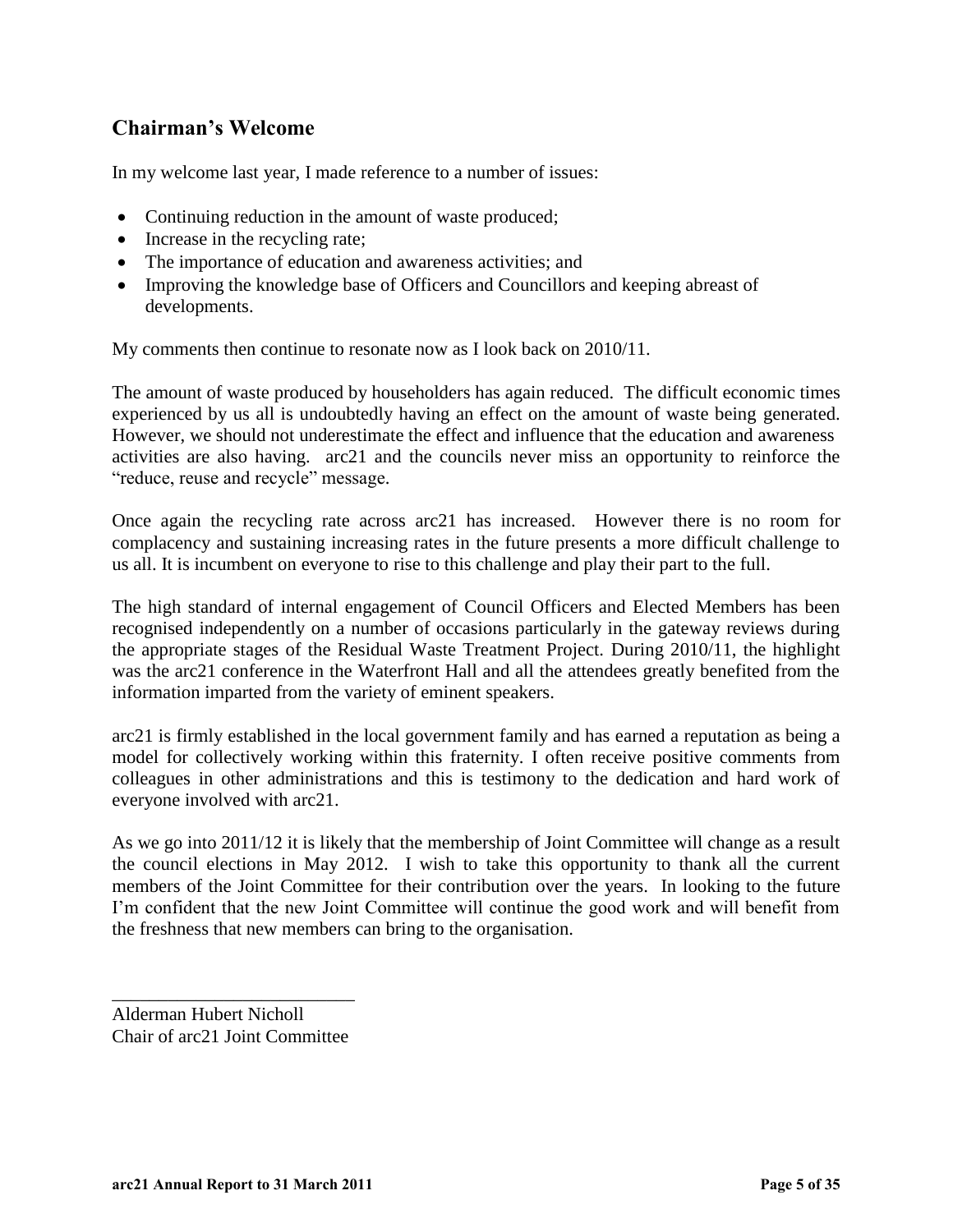## <span id="page-5-0"></span>**Chief Executive's Foreword**

As in previous years, 2010/11 proved to be a year that provided a number of challenges and again as with previous years, arc21 successfully progressed through the challenges.

The Residual Waste Treatment Project represents the largest value contract that is likely to be procured by local government in Northern Ireland. We continue to make steady progress with the project completing the Invitation to Submit Detailed Solutions (ISDS) phase of the procurement process. This is a complex project with a wide range of aspects which are interrelated. Balancing these aspects is a particularly challenging task but the project team have demonstrated a high degree of adroitness in tackling the issues in a professional way.

We continued to undertake our procurement and contract management activities above the standard necessary to achieve Centre of Procurement Excellence. We remain committed to delivering a consistent high level of service to our councils and have explored all options to attain recognition of this. We concluded in the first instance it would be appropriate to apply for ISO 9001accreditation and have commenced the work necessary to achieve this in 2011/12.

Northern Ireland is particularly prone to litigious actions as can be evidenced in the ever increasing case law being reported. The scale, nature and scope of procurement as well as the subsequent contract management activities of arc21 means it is important that arc21 takes appropriate steps to protect its interests. Accordingly the provision of specialist legal advice through the services of an experienced law firm has been secured following a procurement exercise.

In looking to the future of waste management, obligations following the revised Waste Framework directive will present challenges to both the public and private sector. We will see:

- Increasing significance given to waste prevention;
- Enhanced adherence to the waste hierarchy:
- Introduction of recycling targets; and
- Emphasis on high quality recycling,

The major challenge we will face is the development and implementation of the practical measures necessary to deliver the objectives. It will demand a more holistic approach to resource management necessitating a higher level of partnership working at all levels.

arc21 is well placed to meet the challenges of the future. 2010/11 was a busy year, 2011/12 is likely to be busier.

John R Quinn Chief Executive

\_\_\_\_\_\_\_\_\_\_\_\_\_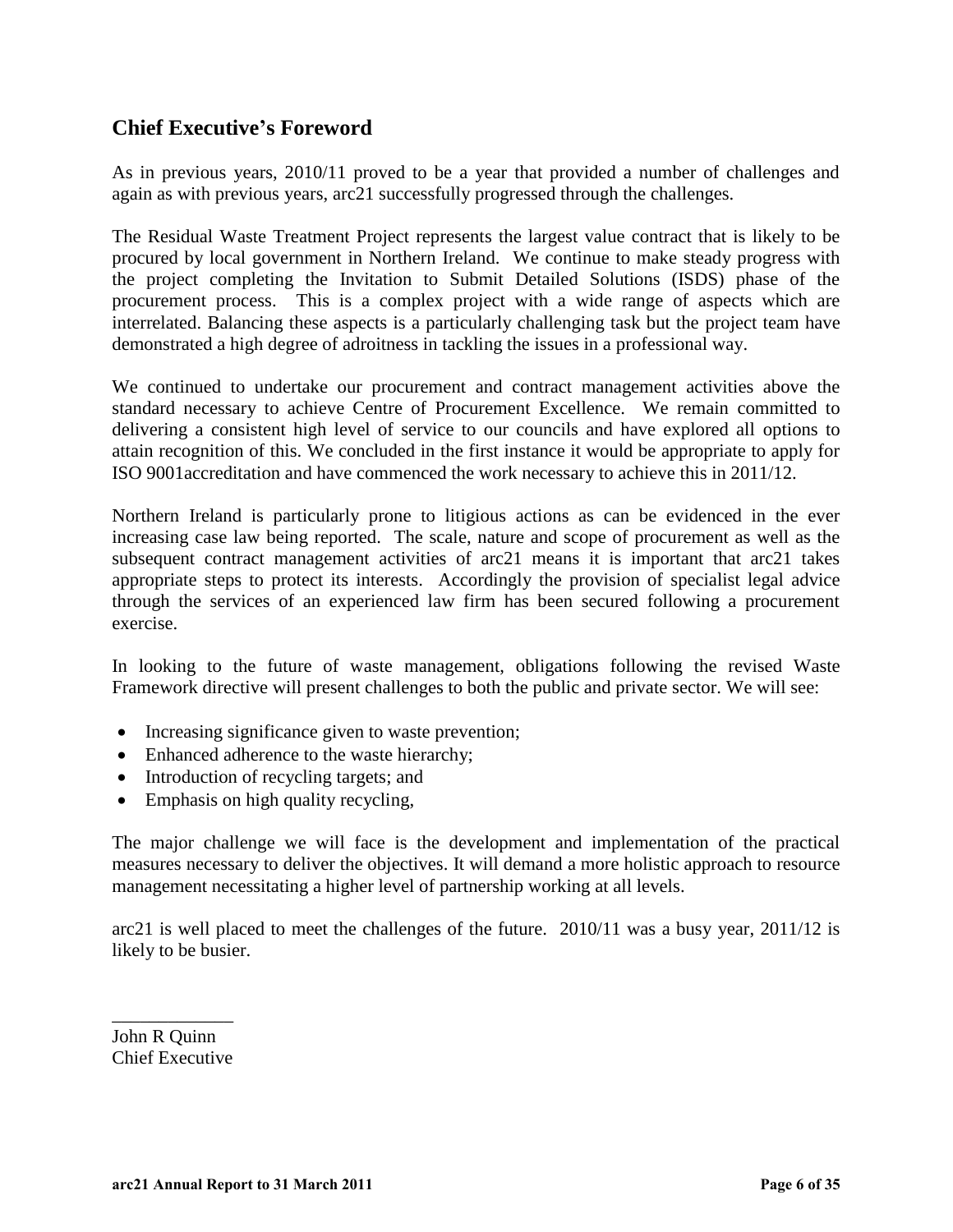## <span id="page-6-0"></span>**Corporate Overview**

#### **History & Constitution**

arc21"s origins can be traced back to 1999 when a number of Council representatives agreed that a joint approach was the most effective way to deliver a successful waste management strategy for the region.

By 2000, 11 Councils had joined together to form the Eastern Region Waste Management Group, which was renamed arc21 shortly thereafter.



The purpose of the collaboration was firstly to produce a Waste Management Plan in compliance with Article 23 of the Waste and Contaminated Land (NI) Order 1997, and then establish administrative arrangements to maintain and implement it with particular emphasis on developing a network of cost effective regional waste management facilities.

The original Waste Management Plan was ratified by the Councils in 2003 and updated in 2006 following a comprehensive review.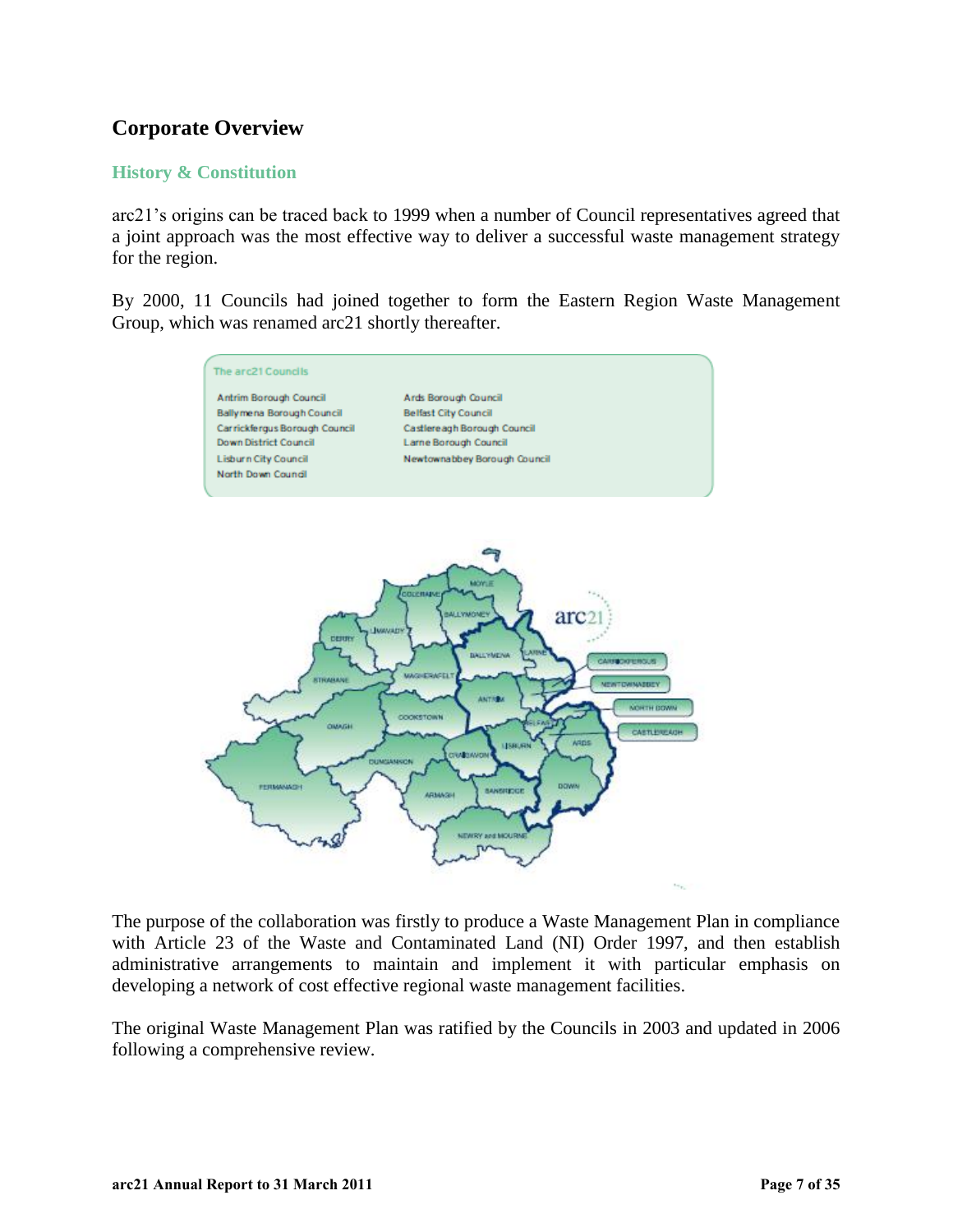In July 2003, the 11 member Councils of arc21 agreed - for the purposes of implementing the policies set out in the Waste Management Plan for the disposal and recovery of waste - to form a Joint Committee pursuant to the provisions of Section 19 of the Local Government Act (NI) 1972.

Consequently, the arc21 Joint Committee became a Body Corporate established under the Local Government (Constituting a Joint Committee a Body Corporate) Order (Northern Ireland) 2004 and became the first organisation of its kind in UK Local Government.

arc21"s activities are governed by a Collaboration Agreement signed by its constituent Councils in July 2003 which includes a Statement of Principles providing the overarching operating framework. The operations are presided over by a Joint Committee comprising of two elected members from each of arc21's 11 constituent Councils.

The individual elected members of the Joint Committee are bound by the codes of conduct from their own Council. In addition the members are bound by Standing Orders in relation to the regulation of business at the formal Joint Committee meetings.

#### **CORPORATE AND GOVERNANCE DEVELOPMENTS 2009/10**

#### **1. Governance Structure**

arc21 is a sub-regional body which has been in existence for eight years. Its governance and operations structure is detailed below:

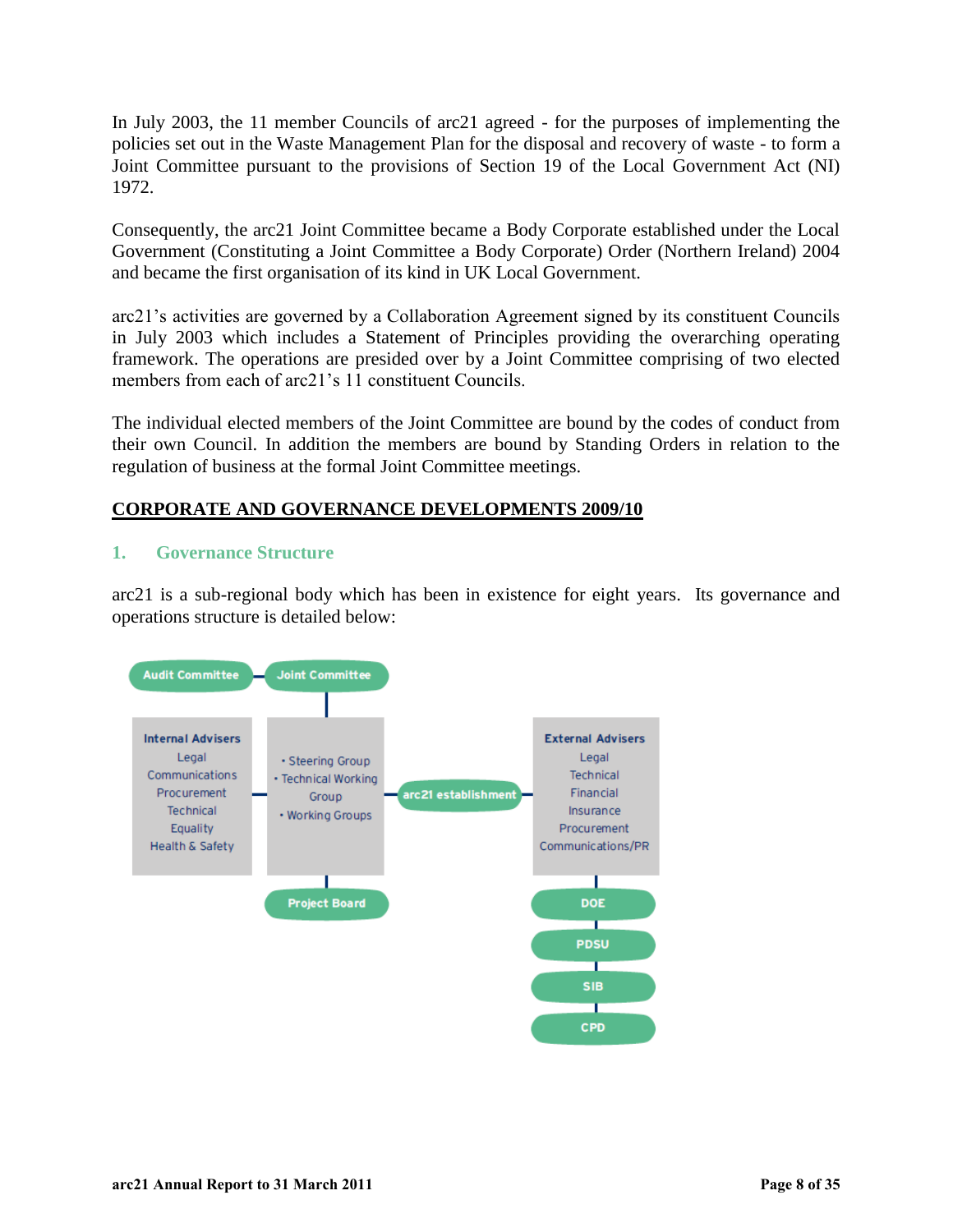#### **2. Joint Committee**

At the heart of arc21 is its Joint Committee. Since 2008 Councils have been able to nominate Substitute Members who may attend meetings when the main nominated members are in attendance, but are only eligible to vote in the absence of the nominated member. This has enhanced operational arrangements for the governing body and also widened and strengthened engagement with arc21"s constituent Councils.

#### **FULL LIST OF JOINT COMMITTEE MEMBERS (31 MARCH 2011)**

| <b>Antrim Borough Council</b>                     | Alderman Mervyn Rae                           |
|---------------------------------------------------|-----------------------------------------------|
| <b>Antrim Borough Council</b>                     | <b>Councillor Oran Keenan</b>                 |
| <b>Antrim Borough Council (substitute)</b>        | <b>Councillor Danny Kinahan</b>               |
|                                                   |                                               |
| <b>Ards Borough Council</b>                       | <b>Councillor Robin Drysdale</b>              |
| <b>Ards Borough Council</b>                       | <b>Alderman Robert Gibson</b>                 |
| <b>Ards Borough Council (substitute)</b>          | <b>Councillor Jim McBriar</b>                 |
|                                                   |                                               |
| <b>Ballymena Borough Council</b>                  | Alderman James Alexander                      |
| <b>Ballymena Borough Council</b>                  | Alderman Hubert Nicholl (Chair)               |
| <b>Ballymena Borough Council (substitute)</b>     | <b>Councillor James Currie</b>                |
|                                                   |                                               |
| <b>Belfast City Council</b>                       | <b>Councillor Ian Adamson</b>                 |
| <b>Belfast City Council</b>                       | <b>Councillor Mervyn Jones</b>                |
| <b>Belfast City Council (substitute)</b>          | <b>Councillor David Rodway</b>                |
| <b>Belfast City Council (substitute)</b>          | Councillor Chrissie Mhic Giolla Mhin          |
|                                                   |                                               |
| <b>Carrickfergus Borough Council</b>              | <b>Councillor Darin Ferguson</b>              |
| <b>Carrickfergus Borough Council</b>              | <b>Councillor Patricia McKinney</b>           |
| <b>Carrickfergus Borough Council (substitute)</b> | <b>Councillor James Brown</b>                 |
| <b>Carrickfergus Borough Council (substitute)</b> | <b>Councillor Isobel Day</b>                  |
|                                                   |                                               |
| <b>Castlereagh Borough Council</b>                | <b>Councillor Jack Beattie</b>                |
| <b>CastlereaghBorough Council</b>                 | <b>Councillor Gareth Robinson</b>             |
| <b>Castlereagh Borough Council (substitute)</b>   | <b>Councillor Anne Beattie</b>                |
| Castlereagh Borough Council (substitute)          | <b>Councillor Geraldine Rice</b>              |
|                                                   |                                               |
| <b>Down District Council</b>                      | <b>Councillor Peter Craig</b>                 |
| <b>Down District Council</b>                      | <b>Councillor Edward Rea</b>                  |
| <b>Down District Council (substitute)</b>         | <b>Councillor Peter Fitzpatrick</b>           |
| <b>Down District Council (substitute)</b>         | <b>Councillor Robert Burgess</b>              |
|                                                   |                                               |
| <b>Larne Borough Council</b>                      | <b>Councillor Michael Lynch</b>               |
| <b>Larne Borough Council</b>                      | <b>Councillor Winston Fulton (Vice Chair)</b> |

**Larne Borough Council (substitute)** Councillor John Matthews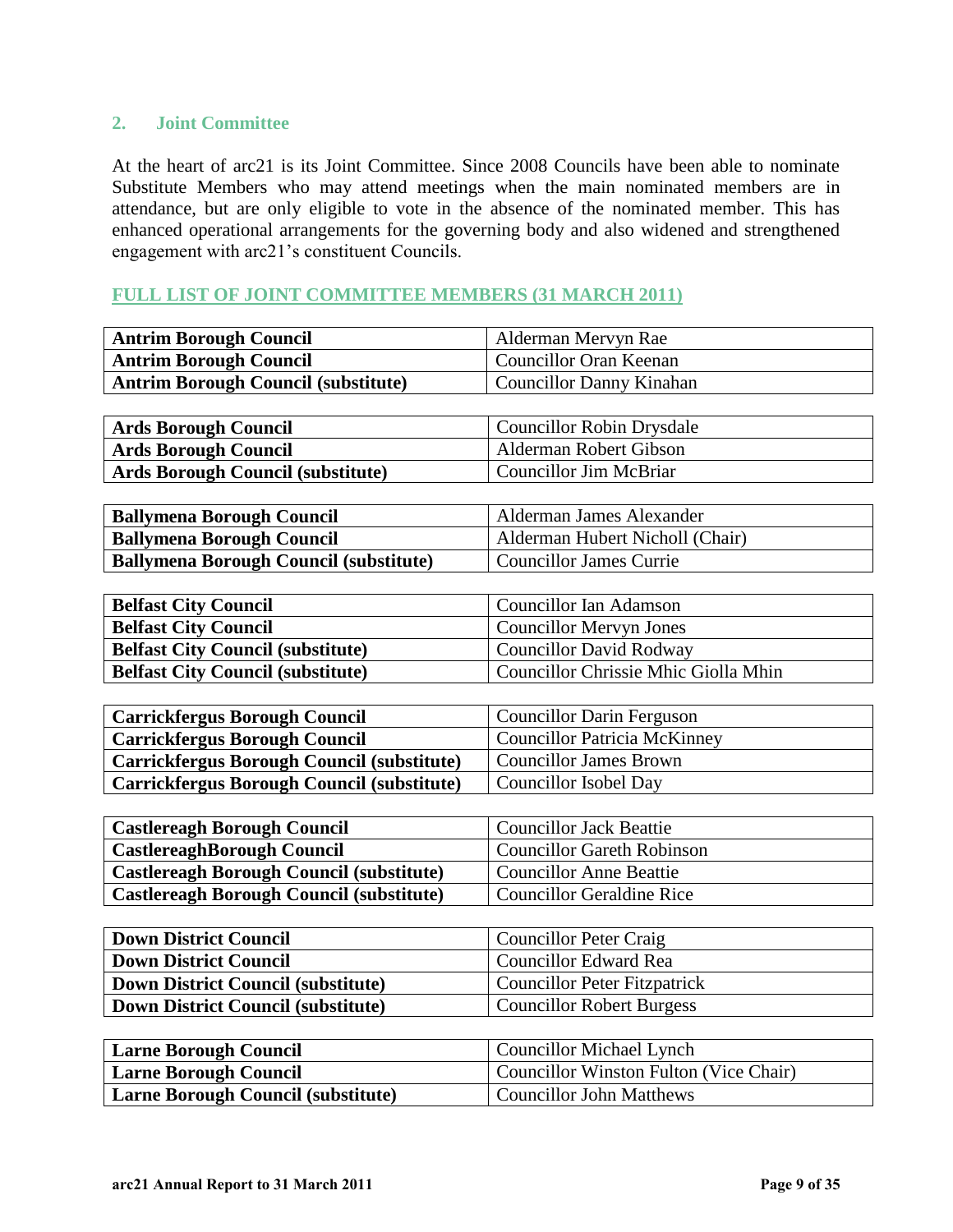| <b>Lisburn City Council</b>                      | <b>Councillor James Tinsley</b>              |
|--------------------------------------------------|----------------------------------------------|
| <b>Lisburn City Council</b>                      | <b>Alderman Paul Porter</b>                  |
| <b>Lisburn City Council (substitute)</b>         | <b>Councillor Betty (Elizabeth) Campbell</b> |
| <b>Lisburn City Council (substitute)</b>         | <b>Councillor James Dillon</b>               |
|                                                  |                                              |
| <b>Newtownabbey Borough Council</b>              | Councillor Barbara Gilliland                 |
| <b>Newtownabbey Borough Council</b>              | <b>Councillor Jackie Mann</b>                |
| <b>Newtownabbey Borough Council (substitute)</b> | <b>Councillor Etta Mann</b>                  |
| <b>Newtownabbey Borough Council(substitute)</b>  | <b>Councillor Janet Crilly</b>               |

| <b>North Down Borough Council</b> | <b>Councillor James McKerrow</b> |
|-----------------------------------|----------------------------------|
| North Down Council                | Councillor Alan Graham           |

Alderman Hubert Nicholl and Councillor Winston Fulton were re-elected to the posts of Chairman and Vice Chairman respectively, at the arc21 AGM in September 2010.

#### **3. Governance Framework**

The organisational structure follows that outlined on page nine with the prime body being the Joint Committee. The Joint Committee meets on a monthly basis to consider various reports presented to it and minutes of each meeting are posted on arc21"s website.

However, at the core of the governance framework is the adoption of a corporate planning process of which this annual report is one element. This process entails four main elements, two forward looking and two which are retrospective.

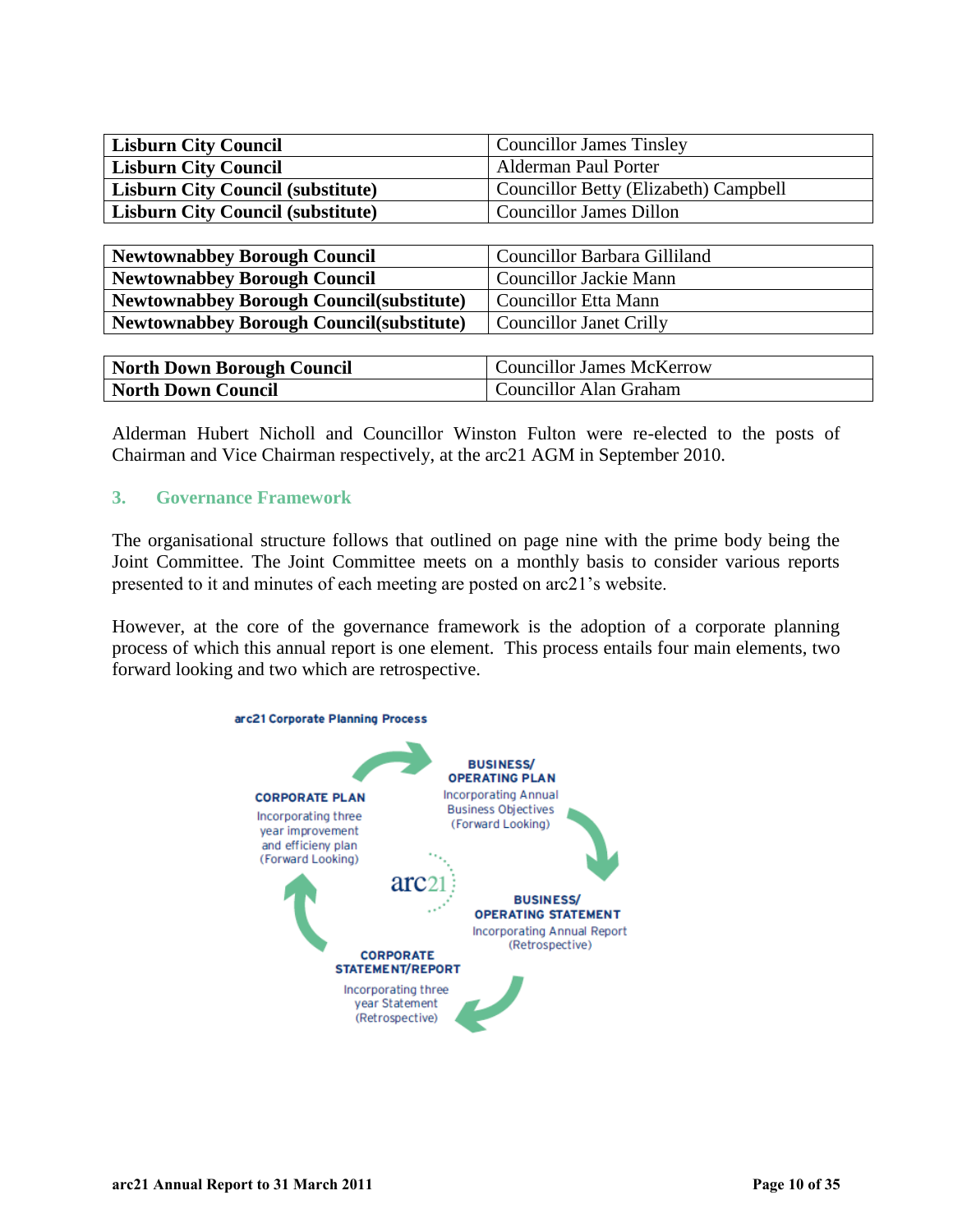#### **4. Establishment Structure and Staff**



arc21"s structure and posts remained consistent throughout the year.

### **5. Audit Committee**

arc21 had previously established an Audit Committee with a terms of reference and agreed programme of work. The Audit Committee provides an independent assurance on the adequacy of arc21"s risk management framework and associated control environment. It provides an independent scrutiny of the organisation's financial and non-financial performance to the extent that it exposes it to risk and weakens the control environment.

The Committee also oversees the financial reporting process. Members of the Audit Committee, who are drawn from member Councils, have received specific audit committee training provided by CIPFA and the Chief Executives' Forum.

A review of the effectiveness of the Audit Committee was completed against CIPFA guidance 'Audit Committees: Practical Guidance for Local Authorities'. In addition, the Audit Committee had taken steps to augment the membership from four to five and continues to keep the issue of appointing independent members to the Committee under review.

#### **6. Risk Management**

A strategy detailing arc21"s overall approach to risk management was developed in line with best practice and previously approved by the Audit Committee in December 2008. This is reviewed on an annual basis.

Belfast City Council"s Audit, Governance and Risk Services continue to facilitate the development of risk management processes throughout the organisation. A risk management framework is embedded throughout the organisation. This includes risks being identified and actively managed at corporate and operational level, and for major projects.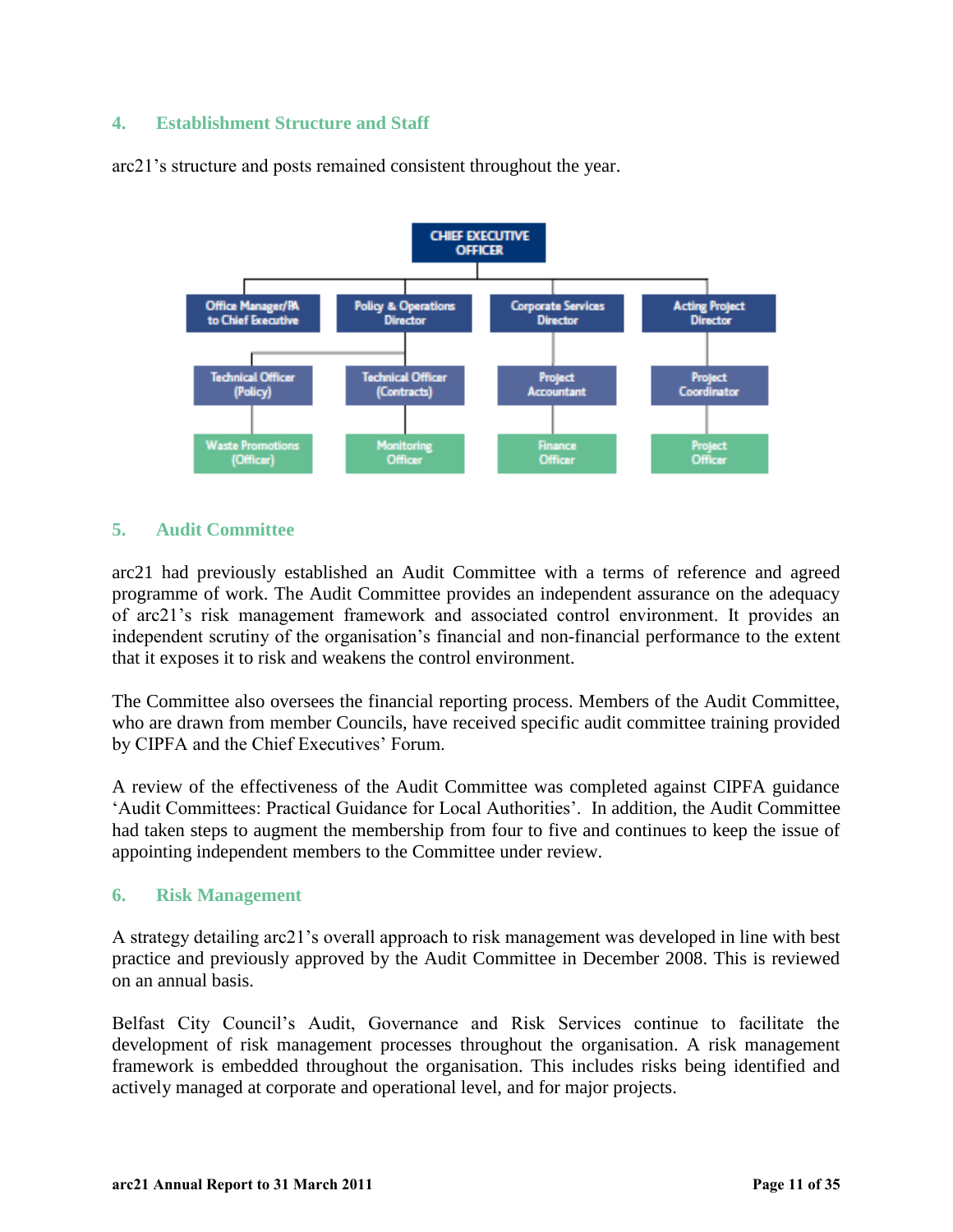Risk action plans are in place to manage identified risks. The risk register and action plans are reviewed by the management team on an ongoing basis to ensure currency. All risks have been evaluated on the basis of likelihood and impact and have been allocated a "risk owner". In addition, all risks related to major contracts/ procurement exercises are identified as part of the ongoing project management process within arc21.

During the year Belfast City Council"s Audit Governance and Risk Services reviewed the effectiveness of arc21"s governance framework against the requirements under the Audit and Accounts Legislation 2006, and against the guidance provided within DoE Circular LG/04/08. This review identified the need to complete:

- **an annual review of the effectiveness of the Internal Audit Function; and**
- **an annual review of the effectiveness of the Audit Committee.**

A review of the effectiveness of Internal Audit has been completed against CIPFA best practice standards. This has been reported to the Audit Committee along with an action plan to address the issues raised.

#### **7. Other Governance Issues**

During the year 2010/11 a number of required improvements to the overall governance framework were identified and action was taken to address these issues.

In terms of funding for the Residual Waste Treatment Project, the Department published its Comprehensive Spending Review 2011-15 which identified significant reductions in grant support for all three major waste infrastructure projects in Northern Ireland.

As a consequence, arc21 have been developing a Finance Strategy to deal with the potential for grant funding to be reduced specifically for the Project and also took the opportunity to incorporate a more comprehensive approach to funding other future waste infrastructure projects on behalf of Constituent Councils.

In terms of funding for the Project during the year, arc21 undertook regular reviews of the expenditure needs of the Residual Waste Treatment Project and was in regular contact with the Department of the Environment to ensure that the funding requirements of the project were maximised through the provision of the grant assistance schemes in place.

In terms of significant governance issues impacting on the procurement for the Residual Waste Treatment Project, there were a number of challenges impacting on the Project throughout the year. These matters were dealt with on an ongoing basis in conjunction with our specialist team of advisors, the Department, who are the sponsors of the waste infrastructure programme, and member councils.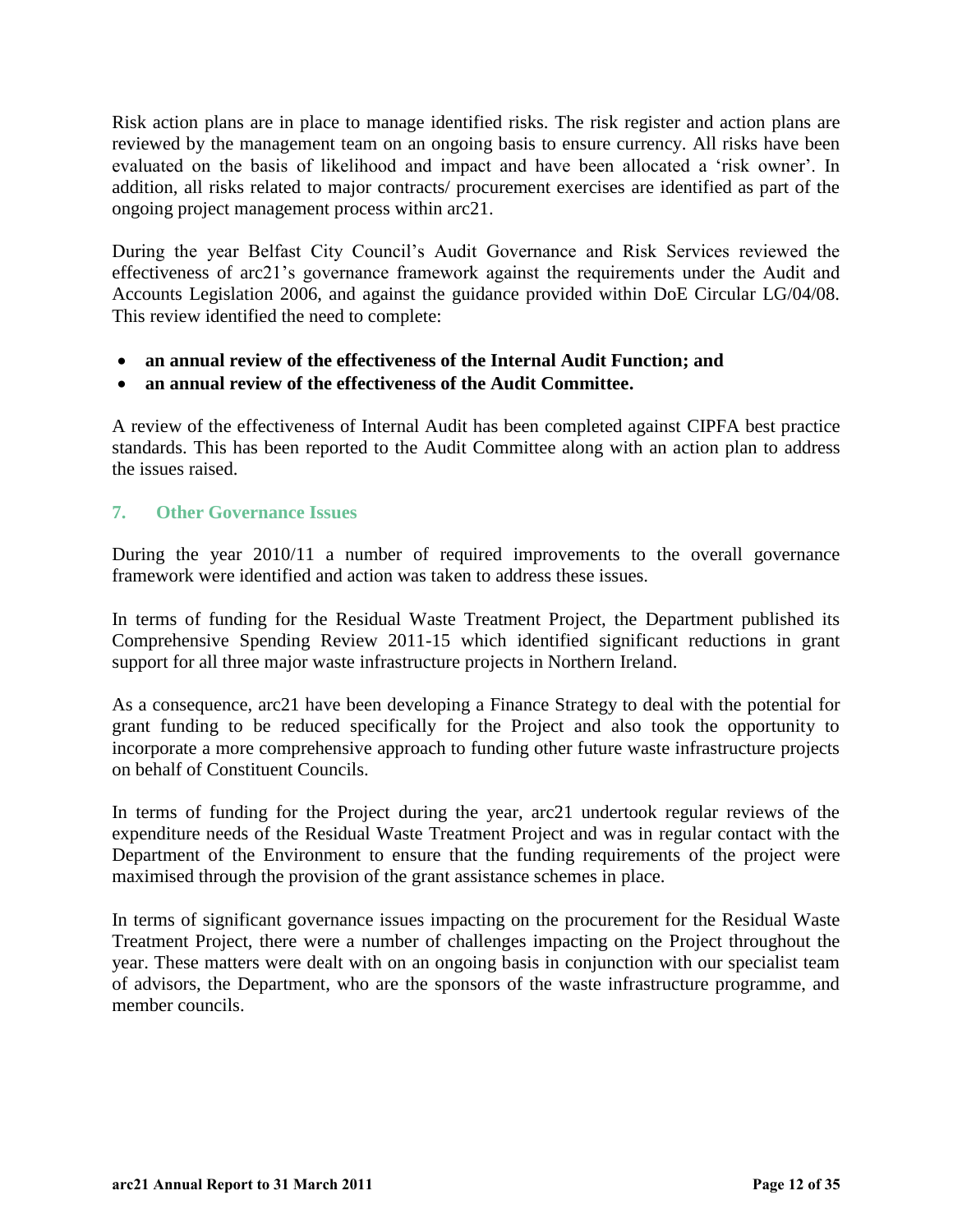Over the coming year it is proposed to take steps to address the above matters to further enhance our governance arrangements and ensure continuing compliance. We are satisfied that these steps will address the need for improvements that were identified in our review of effectiveness and will monitor their implementation and operation as part of our next annual review.

### <span id="page-12-0"></span>**Operational Overview**

#### **PROGRESS AGAINST CORPORATE PLAN**

arc21"s Corporate Plan 2009 - 2012 outlines the organisation"s vision, mission and values. Published in 2009, it sets out five Strategic Objectives, each with a planned outcome underpinned by 25 prescribed aims and actions.

Annual Associated Business Objectives for each Strategic Objective are established each year within the Corporate Plan framework. A total of 54 Associated Business Objectives were established to cover the period 2010/2011.

**Progress against each of these actions is characterised as follows:** 

Action Fully Achieved Action Partially Achieved Action Not Delivered

#### **OBJECTIVE 1**

**To maintain the Waste Management Plan in compliance with legislative requirements and ensure its implementation contributes to wider policy objectives.** 

#### **Planned Outcome**

A Waste Management Plan that is current, complete and compliant which also delivers measurable and positive benefits to broader policy objectives e.g. sustainable development, climate change and strategic energy framework.

**Aims and Actions for 2009/2012** 

- 1. Review of the Waste Management Plan and incorporation of amendments, additions and revisions for determination by the Department of the Environment.
- 2. Conduct associated spheres of work relative to any update and review of the Waste Management Plan e.g. Equality Impact Assessment, Strategic Environmental Assessment etc.
- 3. Submit relevant Implementation Action Plans to the Department of the Environment including introduction of new infrastructure and projections.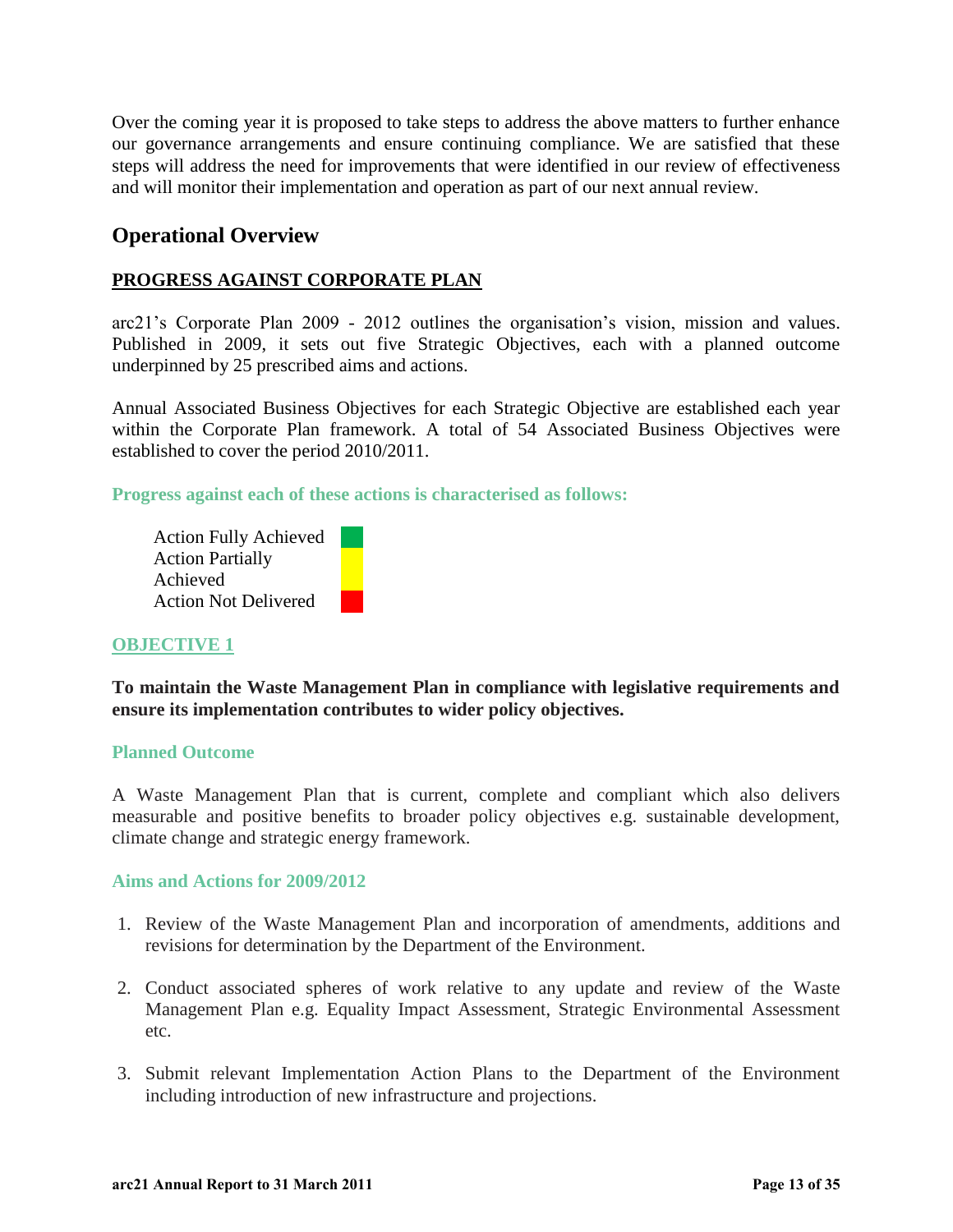4. Submit relevant Annual Performance Reports to the Department of the Environment including monitoring review and intervention procedures.

#### **Associated Business Objectives 2010/11**

- 1. Develop a project programme pertaining to a review of the Waste Management Plan.
- 2. Produce an Annual Performance Report for submission to the Department of the Environment.
- 3. Produce an Implementation Action Plan for submission to the Department of the Environment.
- 4. Produce an overarching Annual Report and Financial Statements for all stakeholders.
- 5. Ensure that quarterly Wastedataflow returns are processed by arc21 within prescribed timeframes.
- 6. Continue to engage with the Department of the Environment and DEFRA in connection with the transposition and implementation of the revised Waste Framework Directive.
- 7. Complete and submit responses to relevant consultations papers before closing dates.
- 8. Continue to develop Procurement Policies compatible with the Waste Management Plan and its implementation.
- 9. Continue to produce and disseminate appropriate guidance on applicable best practice to Councils.

#### **Commentary**

A project programme was developed for the review of the Waste Management Plan in March 2011, however, the schedule cannot be finalised until greater clarity emerges in terms of a review of the National Waste Strategy.

A total of 44 quarterly wastedataflow returns were made by arc21 during 2009/2010 of which only one was submitted shortly after the due deadline. This was due to a late return by a council to arc21 shortly after the due deadline date.

arc21 responded to 15 consultations throughout the year. The subject matter covered all aspects and functions relating to work undertaken by arc21 such as technical and policy issues in the waste and energy fields, planning, procurement and contract vires, governance and financial arrangements. Specific consultations included the transposition of the revised Waste Framework Directive, Disposal of Low Level Radioactive Waste, Changes to the Northern Ireland Renewable Obligations, Local Government Finance Bill, the Belfast International Airport Control Over Land and the DOE budget.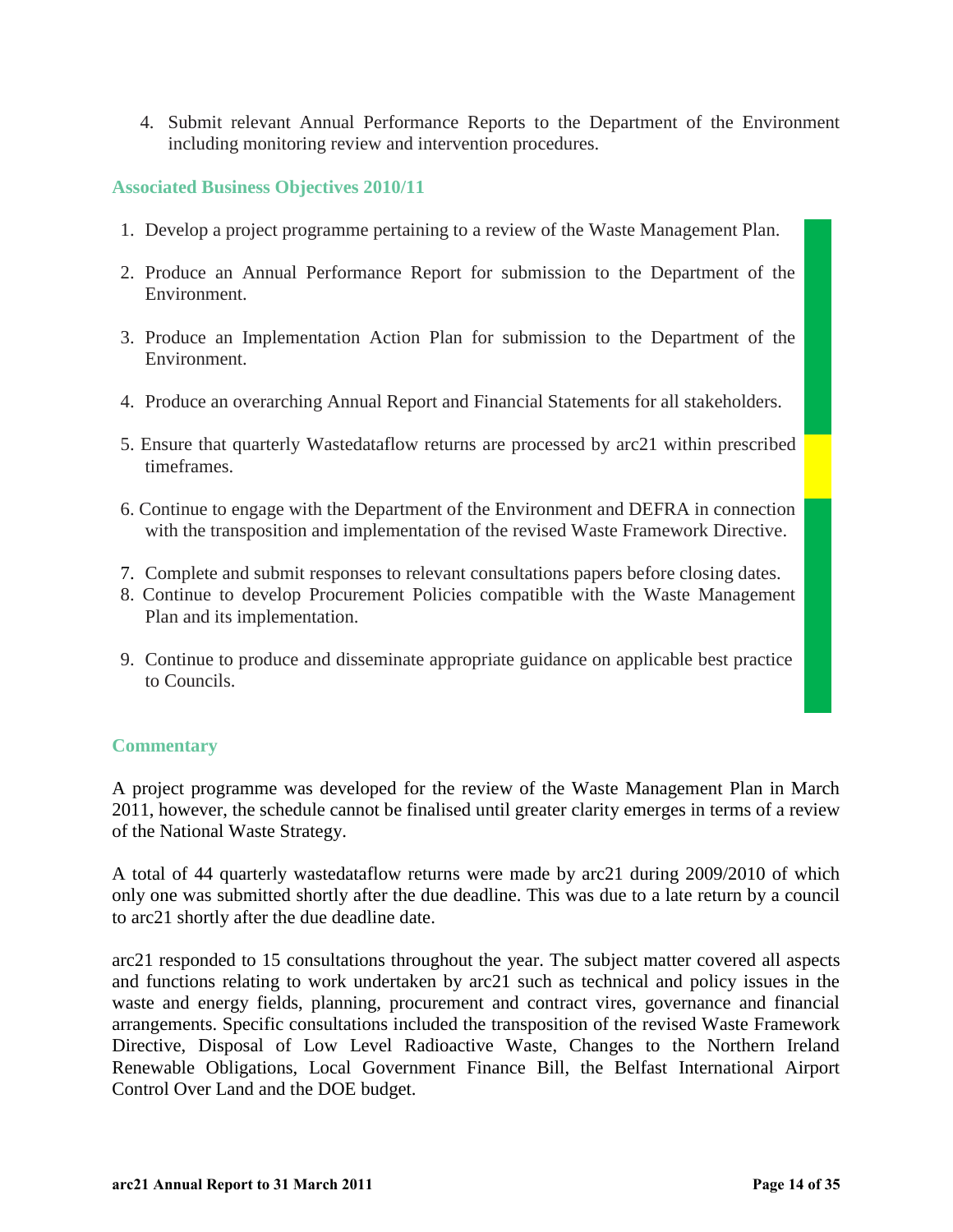An overarching Procurement Policy was drafted as was a revised tender opening procedure.

A new document was produced which contained comprehensive information on all the Civic Amenity Sites/ Household Waste Recycling Centres in the arc21 area. This was distributed to all councils.

#### **OBJECTIVE 2**

**To ensure the provision of infrastructure, services and supplies consistent with the Waste Management Plan and in accordance with the principles of sustainability and best value.** 

#### **Planned Outcome**

The establishment of an integrated network of infrastructure, services and supplies which contribute to the delivery of targets in an equitable and economically advantageous way.

#### **Aims and Actions for 2009/2012**

- 1. Complete the procurement process for the provision of services to treat residual waste.
- 2. Continue with baseline work in support of delivering the facilities to treat organic and residual waste respectively.
- 3. Continue to work with stakeholders to alleviate barriers and constraints to the development of facilities with emphasis on legal vires, site acquisition and obtaining regulatory permits.
- 4. Continue to work with Local Government, Central Government and other strategic partners to maximise funding support including central government subvention.
- 5. Continue to develop relationships with the supply chain in the waste sector.

#### **Associated Business Objectives 2010/11**

- 1. Maintain progress with the procurement of the services pertaining to the treatment of residual waste programme including completion of the ISDS stage.
- 2. Maintain progress with the various strands of work conducted in parallel to the residual waste treatment procurement process to facilitate timely delivery of facilities. e.g. assimilation of data to inform Environmental Impact Statements etc.
- 3. Continue to engage with the Department of the Environment, Programme Delivery Support Unit and Strategic Investment Board in support of the residual waste treatment project.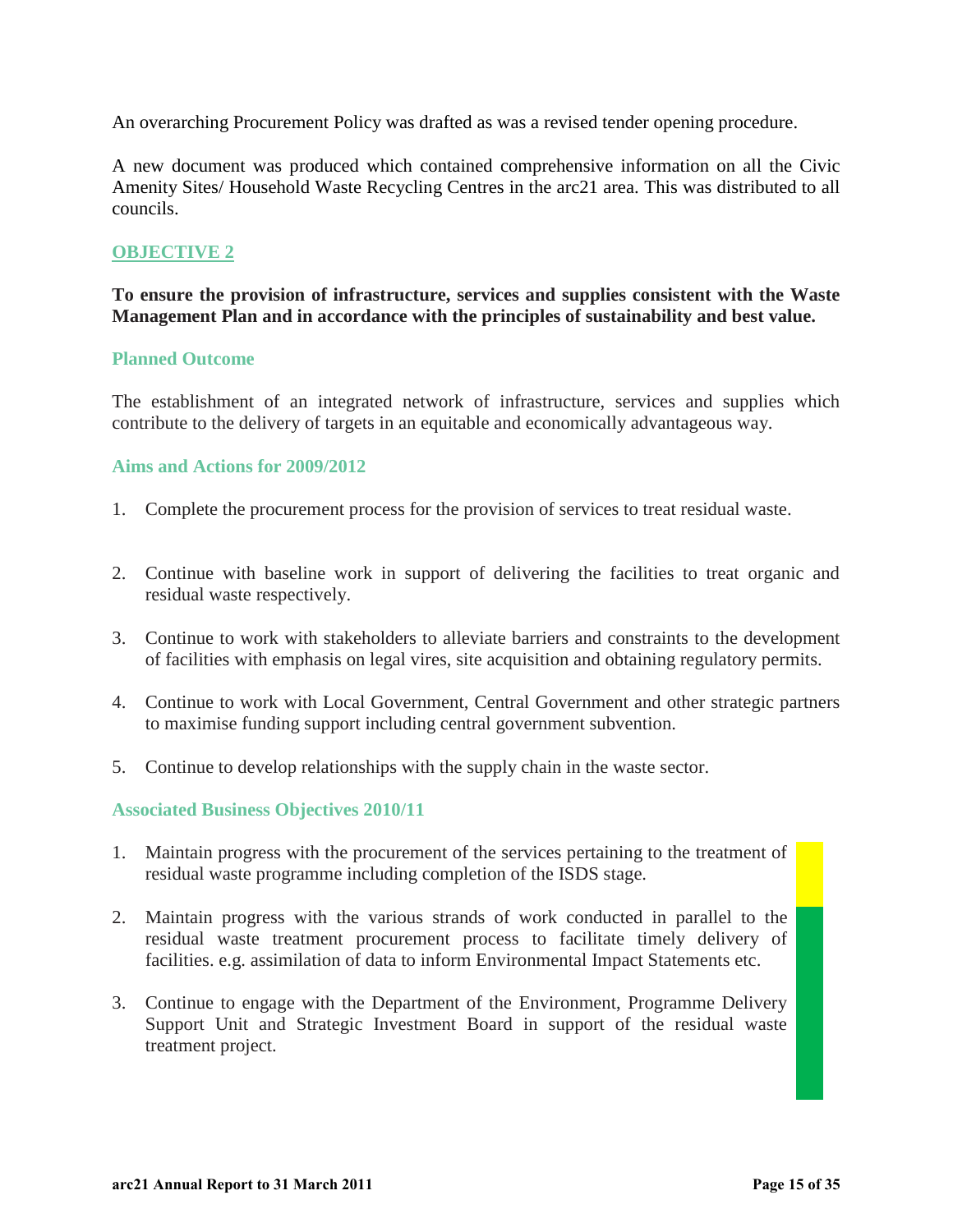- 4. Continue incremental implementation of contractual arrangements for treating organic waste as agreed with constituent Councils and the Contractor.
- 5. Ensure the applications for planning permission for the transfer stations associated with the haulage of organic waste are processed by the Planning Service.
- 6. Ensure the application for planning permission for the organic waste treatment facility at Dargan Road, Belfast is submitted to the Planning service.
- 7. Continue to manage operational contracts e.g. Materials Recovery Facility, Landfill, Bring Sites, Organic Treatment etc.
- 8. Procure the annual supplies contract for the purchase of various waste containers and liners.
- 9. Procure the service contract pertaining to the haulage of waste.
- 10. Procure the general service pertaining to specialist procurement and contract legal advisers.
- 11. Ensure that the financial planning for the organisation is in line with the organisation objectives.
- 12. Continue with the risk audit regime for all contracts.

#### **Commentary**

Steady progress on RWTP was maintained throughout 2010/11. Following the formal issuing of the Invitation to Submit Detailed Solutions (ISDS), two submissions were received by the closing date in October. The subsequent withdrawal from the process did not stop the process from continuing but will necessitate the development of protocols and procedures to ensure validation of value for money in the final solution offered.

Background work on baseline information to inform any future planning application continued throughout the year.

Regular bilateral meetings were individually held with representatives from the Department of the Environment (DoE) and the Programme Delivery Support Unit (PDSU).

Progress continued with the contractual arrangements for treating organic waste including the processing of planning permission for the transfer stations. However, a full planning application for the waste treatment facility at Dargan Road was not able to be submitted as additional work on the assimilation of baseline information had been identified as being required by the authorities. This work continues alongside discussion with the Planning Service and other authorities as part of the PAD process.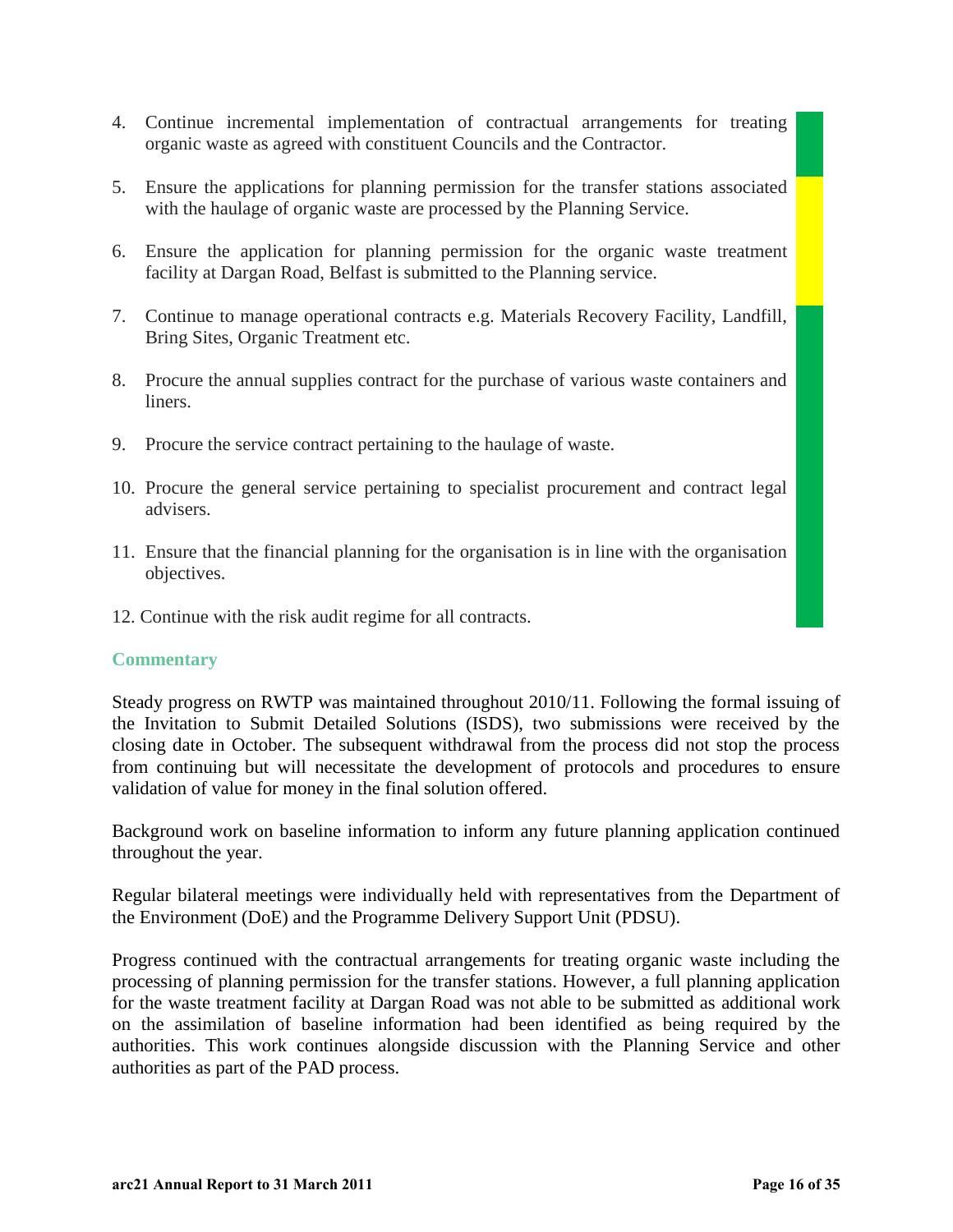During the year, the interim organic waste treatment facility was successful in obtaining PAS 100 accreditation which reflected contract requirements.

The core contracts providing services for landfill, MRF and bring site collection continued to be carefully managed with regular inspections of facilities and meetings with the contractors. Council staff, by arrangement, are able to attend the regular meetings with contractors.

The quantity of waste processed through these facilities during 2009/2010 was:

**Landfill -** 314,553 tonnes; which is a 5.88% reduction from 2009/10 **MRF -** 36,469 tonnes; which is a 4.05% reduction from 2009/10 **Bring sites -** 9,222 tonnes; which is a 1.86% reduction from 2009/10 **Organics -** 85,484 tonnes; which is an increase of 35.5% increase from 2009/10

New annual contracts for supplies e.g. bins, caddy liners etc were successfully procured as was a service contract for the haulage of waste. In addition a specialist legal advisor on procurement and contract management was also appointed following a competitive exercise.

A tender exercise for service suppliers in connection with the collection and processing of material from Bring Sites was also completed to enable continuity of service from the 1 April 2011. Following extensive engagement, a different configuration of service provision from that previously in place was required in the tender documents. This resulted in a proposed enhanced level of service allied at more economically advantageous rates. In general, 2010/11 proved to be a financially challenging year, but the results reflect a satisfactory position as outlined in the annual Abstract of Accounts.

arc21"s risk register is regularly reviewed and updated throughout the year in a process facilitated by the services of Belfast City Council"s Audit Governance and Risk Services sections which also provides an annual audit review of contract management arrangements.

#### **OBJECTIVE 3**

#### **To strengthen arrangements with all stakeholders which contributes to effective and efficient waste management.**

#### **Planned Outcome**

The delivery of best value through establishing, developing and reinforcing of strategic partnerships and alliances with the public, private and other sectors throughout the UK and beyond.

#### **Aims and Actions for 2009/2012**

1. Continue to provide a central conduit for interaction with government departments and agencies on issues of mutual interest.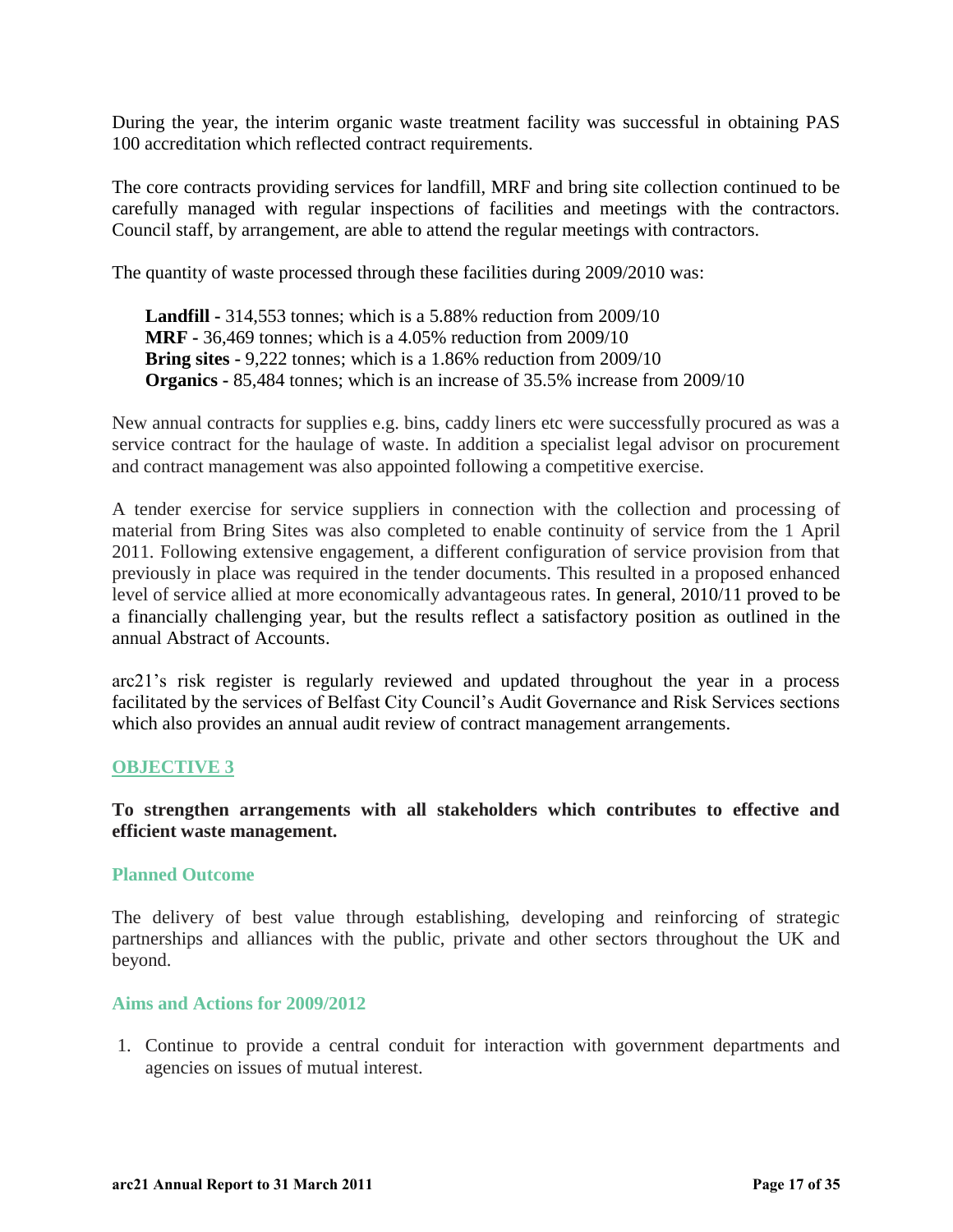- 2. Continue to work with other local government bodies e.g. NILGA, SOLACE, TAG & other Waste Management Groups on issues of mutual interest.
- 3. Continue to engage with Non Government Organisations (NGO"s), professional bodies, trade organisations, pressure groups and other similar groups on matters of mutual interest.
- 4. Forge robust relationships with private sector partners including existing and potential service providers.
- 5. Participate in forums established to address strategic and policy issues.
- 6. Implement engagement with other strategic bodies in the UK and Europe e.g. other waste management partnerships.

#### **Associated Business Objectives 2010/11**

- 1. Continue to attend and participate in the various arc21 Council Officer forums e.g. Audit Committee, Steering Group, Technical Working Group, Finance Officers Group and Recycling Officers Group.
- 2. Initiate arrangements to facilitate closer liaison with and between Council Operational Staff.
- 3. Continue to ensure the membership of the Project Board for the residual waste project reflects an inclusive approach to delivery of the project and that it meets with sufficient regularity to facilitate appropriate progress with the programme.
- 4. Participate in the various national forums associated with the delivery of infrastructure e.g. Waste Infrastructure Programme Board (WIPB).
- 5. Participate in existing or newly established forums associated with the implementation of the Northern Ireland Waste Management Strategy e.g. Strategic Waste Board, Waste Programme Steering Group and Learning & Communication Forum.
- 6. Continue to interact with the Joint Committee, Ministers, MEP"s, MP"s, MLA"s and Councillors in pursuance of arc21 objectives.
- 7. Continue to interact with government institutions including Committees and Departments in pursuance of arc21 objectives.
- 8. Continue to interact with regulators and government sponsored organisations e.g. NIEA and WRAP.
- 9. Continue to interact with the private sector organisations and members of the third sector e.g. voluntary, non profit bodies etc.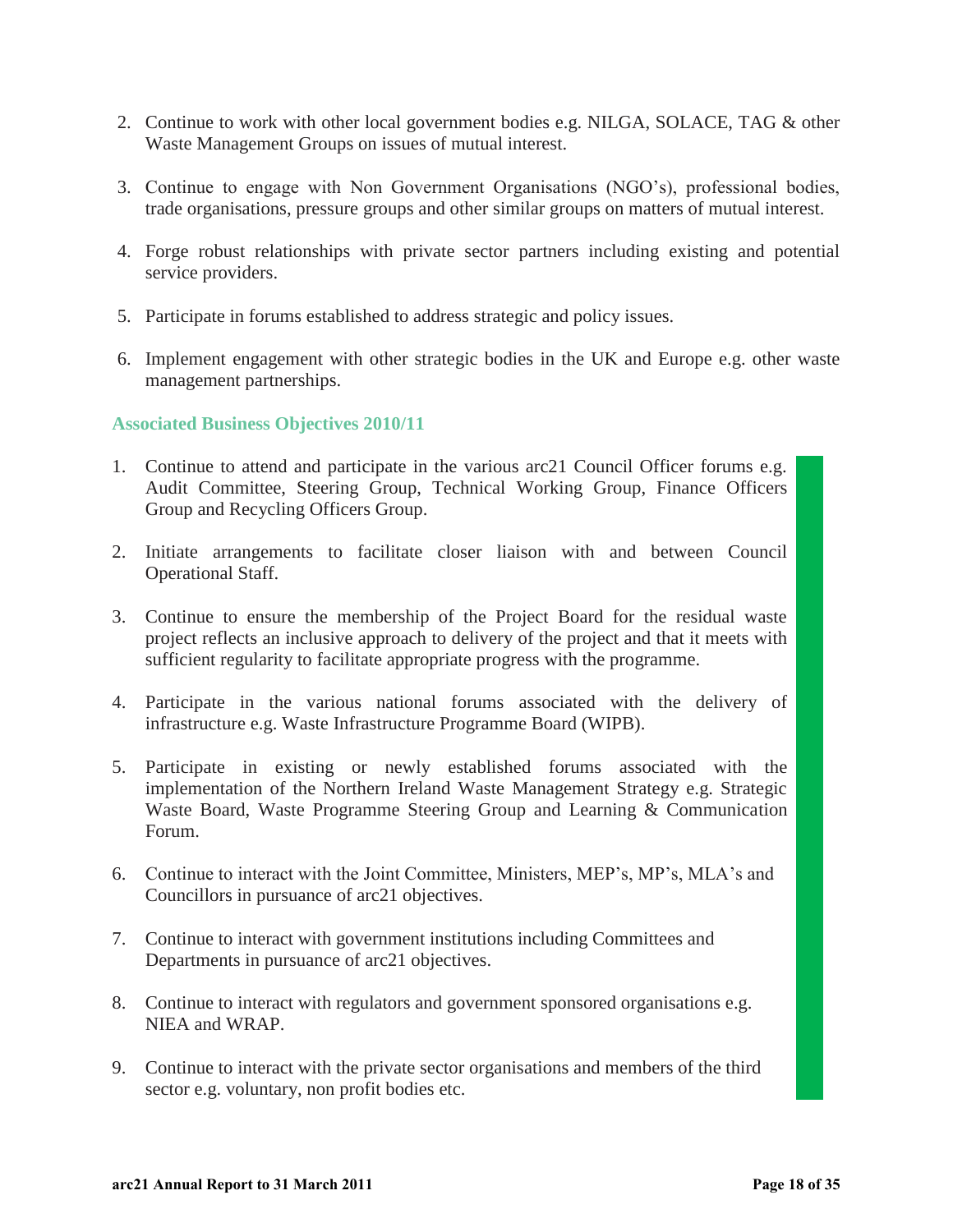- 10. Contribute to the strengthening of local government through continuing engagement with NILGA.
- 11. Contribute to the implementation process associated with the Review of Public Administration, including engagement with Transition Committees and other stakeholders.
- 12. Continue with the regular cycle of meetings with service providers to identify and explore developments relating to contracts including management and administration.
- 13. Ensure invoices from suppliers and to customers are processed in line with best practice.
- 14. Explore opportunities for benchmarking with other similar organisations.

#### **Commentary**

arc21 continued to facilitate various officer group meetings throughout the year; the Steering Group, Technical Working Group and Recycling Officers Group met on a monthly basis while the Audit Committee and the Finance Officers met on a quarterly basis. A new Operators Working Group was also established.

The Joint Committee met on 12 occasions throughout the year with each Council hosting a meeting.

The Residential Waste Treatment Project Board maintained its core membership of arc21 staff, specialist advisers and representatives from various Central Government bodies, e.g., DoE, PDSU, SIB and Department of Finance & Personnel. The Project Board met on four occasions throughout the year.

Following the streamlining of the governance arrangements at a regional level, arc21 attended all meeting of the Waste Programme Board chaired by the DOE Minister and the Waste Infrastructure Programme Board held during the year.

The Planning sub group formed to specifically consider planning in respect of new waste infrastructure continued to meet and arc21 representatives attended all meetings.

Due to ongoing resource constraints experienced by the DoE, various subject-focussed forums, e.g., Learning and Communication Forum, Waste Prevention Forum, Market Development Forum, met infrequently throughout the year. arc21, however, continued to attend and actively participate in the meetings.

In addition to the routine contact with all tiers of elected members throughout the year, arc21 also undertook some individual briefings with numerous politicians and political parties during the year with particular emphasis on progress on Residual Waste Treatment Project.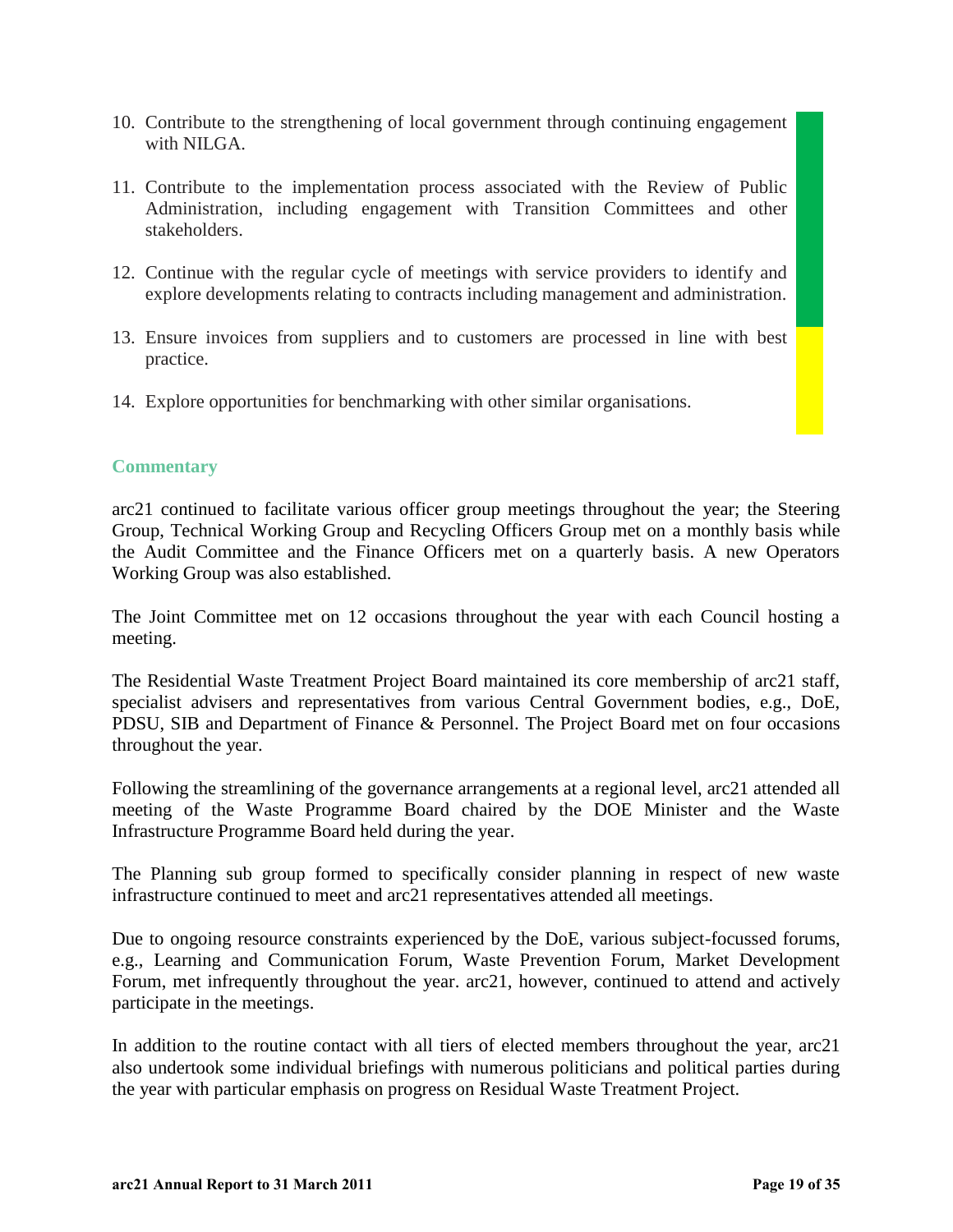arc21 continued to work closely with NILGA, particularly through membership of the Waste Working Group and Planning Group. arc21 also assisted NILGA formulate its response to various consultation papers.

Throughout the year, arc21 contributed to the Review of Public Administration implementation process, primarily via SOLACE and NILGA.

Regular meetings were held with service providers throughout the year to address any operational or administrative issues, and to seek to identify any improvements that could be made to arrangements.

A market engagement exercise was conducted to inform the procurement approach to the new Bring Site tender. Response to this exercise proved to be constructive with over 17 companies engaging in the exercise.

Contact was made with a number of organisations CPD, APSE, WIN etc as well as other similar waste partnerships in England to discuss benchmarking. It proved to be useful exercise and identified some basic practical issues for further consideration.

#### **OBJECTIVE 4**

**To promote, communicate and provide advice on waste reduction, recycling and recovery measures both directly and in partnership with others.** 

#### **Planned Outcome**

A discernable increase in awareness of the various strands of technical solutions allied to evidence of attitudinal and behavioural change with respect to the establishment of infrastructure and application of measures during the implementation of the Waste Management Plan.

#### **Aims and Actions for 2009/2012**

- 1. Provision of central interface with the Department of the Environment and associated agencies on strategic education and awareness issues.
- 2. Focus on activities associated with the residual waste project.
- 3. The provision of central resources with regard to strategic education and awareness initiatives including the signposting facilities to other sources of information for constituent Councils.
- 4. Participation in regional and sub-regional initiatives in conjunction with partners.
- 5. Continue to provide a mobile education vehicle service and ensure equitable access to constituent Councils.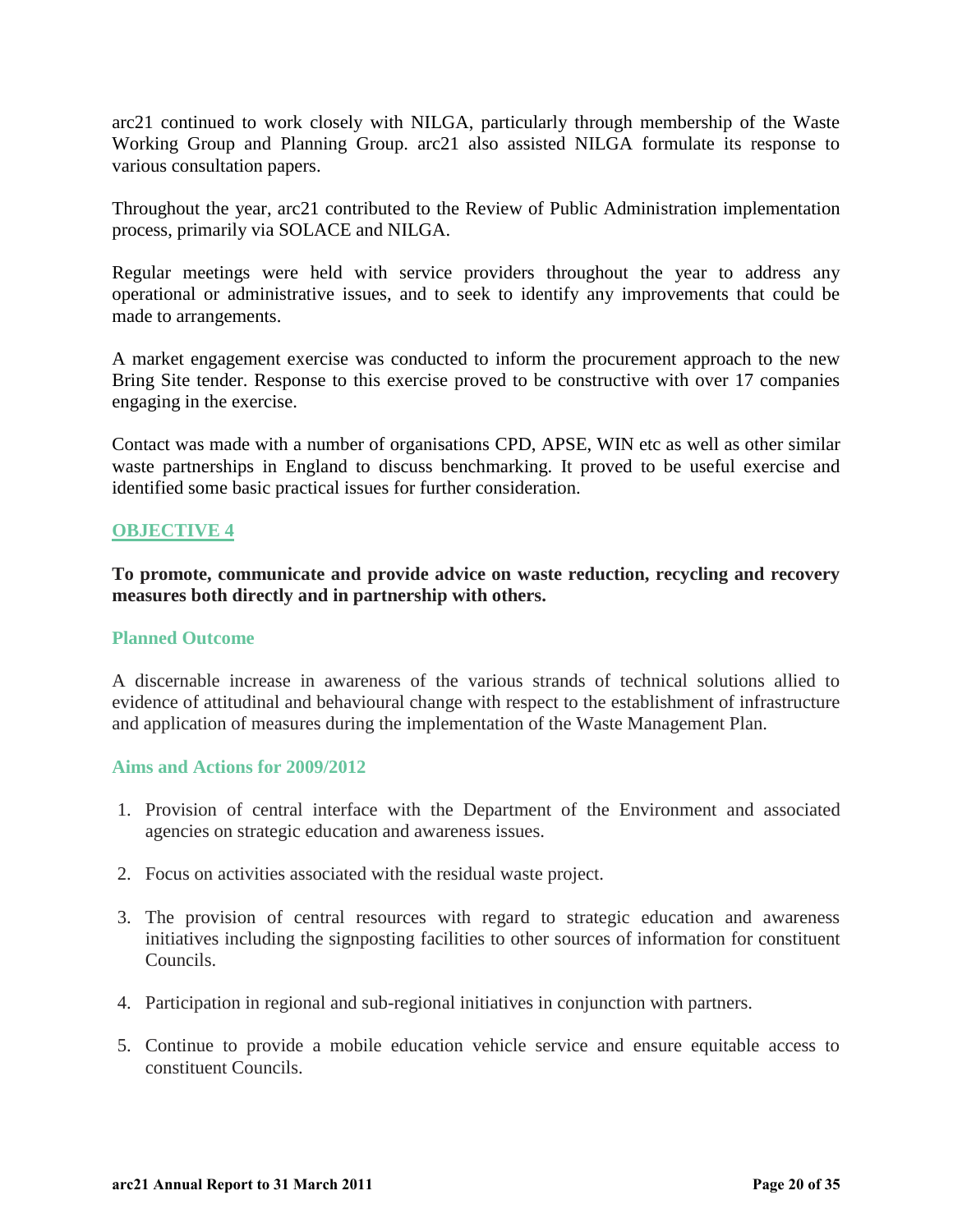#### **Associated Business Objectives 2010/11**

- 1. Maintain, update and implement the Communications Strategy flowing from the residual waste project to take account of prevailing circumstances during the year.
- 2. Continue with the publication of the arc21 magazine "Wasteline".
- 3. Maintain and develop the arc21 website to ensure its contents are timely, accurate and easily accessed.
- 4. Seek appropriate opportunities for media coverage of pertinent issues throughout the year.
- 5. Respond to all media enquires in a timely and appropriate manner.
- 6. Seek appropriate opportunities to speak at conferences, seminars and workshops.
- 7. Continue with the operation of the education vehicle and ensure it is fully utilised by constituent councils at appropriate venues and events e.g. schools, shopping centres, regional exhibitions/shows etc.
- 8. Continue to encourage the use of the design guidelines in relevant promotional and education/awareness material.
- 9. Develop opportunities to deliver appropriate promotional and educational/awareness activities in conjunction with service providers.
- 10. Participate in any national communication framework or relevant initiative established by the Department of the Environment.
- 11. Continue to develop integrated communications policies and programme with member Councils and /or Government.

#### **Commentary**

As in the previous years, the main communication activities throughout the year concerned the Residual Waste Treatment Project. The focus of communications activity remained firmly focused on the procurement process and improving general understanding of the potential technologies sought. Significant effort was also placed on internal communications to both Elected Members and Council Staff.

The further two editions of "Wasteline" produced during the year were again well received and a number of complimentary comments were received.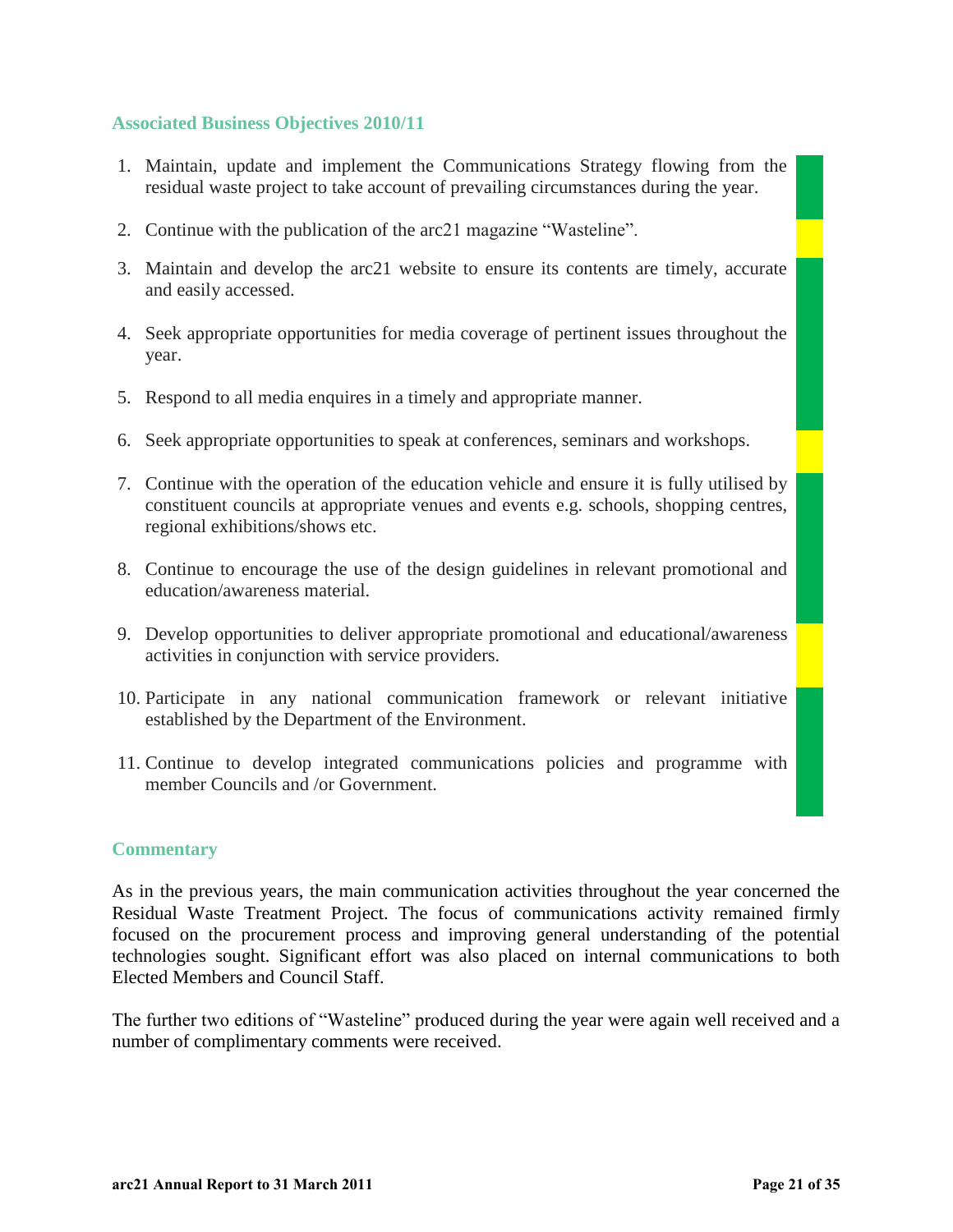The website was kept up to date with the news section being at the forefront of change. The section dealing with dealing with procurement and tenders received particular attention and several new pages containing new information was introduced.

arc21 staff featured regularly throughout the year in all forms of the local media i.e. newspapers, radio and TV. This included live interviews on all the popular radio stations and also recorded interviews on both local TV Channels i.e. UTV and BBC Northern Ireland.

The mobile education vehicle continued to be very popular and visited over 200 different locations throughout the arc21 area. All of arc21's Councils made use of the vehicle at schools, shopping centres and community facilities, as well as ad hoc events such as the Green Living Fair. However schools are by far the most popular venue for the education vehicle to visit and summer play schemes ensure it is fully utilised during the summer months. Reports on the vehicle visits occasionally feature in the local weekly newspapers.

The use of the design guidelines continued to be promoted in the advice given to councils with regard to the production of waste related material e.g. collection calendars, contamination stickers, leaflets, newspaper adverts etc.

One of the most successful integrated communications initiatives undertaken during the year was the "Youthspeak" schools competition. The sub-regional and regional finals were held in Magherafelt in April 2010 with over 50 schools participating. The event enjoyed some media attention in both national and local press.

#### **OBJECTIVE 5**

#### **To build the capacity of arc21 and its Member Councils as the foundation and platform for continuous improvement.**

#### **Planned Outcome**

To ensure that Elected Members, staff and Council Officers have sufficient knowledge and adequate resources to enable improvement in performance on a continuous basis.

#### **Aims and Actions for 2009/2012**

- 1. Ensure the arc21 staff structure and complement is suitable to meet the organisation"s requirements and targets.
- 2. Ensure that arc21 staff continue to develop skills, knowledge and competency to meet the ongoing needs of their job and anticipated changes.
- 3. Ensure that Elected Members and Council Officers are kept appraised of issues relevant to the remit of arc21.
- 4. Submit collective responses to consultation documents as appropriate.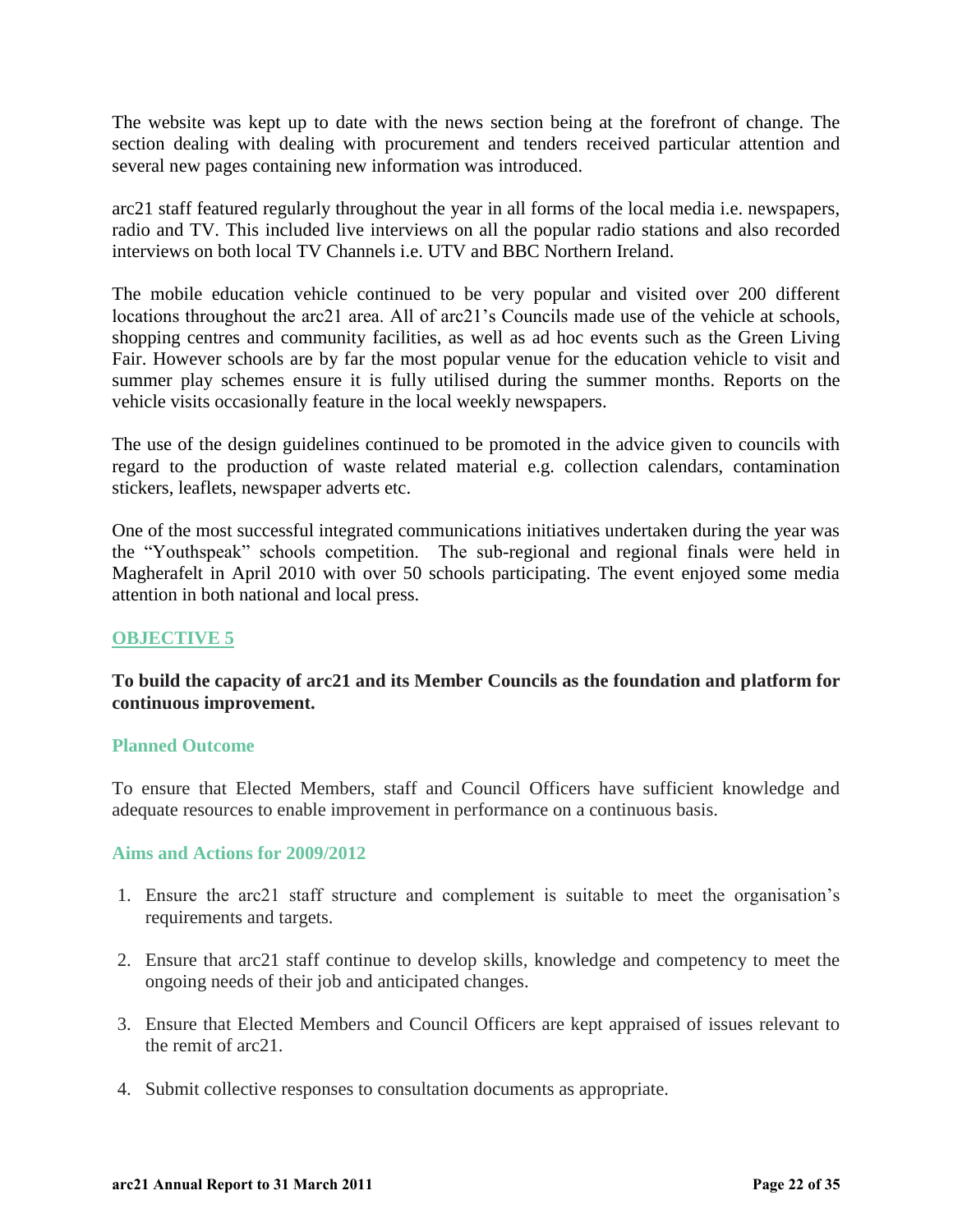5. Continue to develop and implement the range of Key Performance Indicators to drive continuous improvement.

#### **Associated Business Objectives 2010/11**

- 1. Maintain the agreed arc21 staff establishment level.
- 2. Continue to issue regular update bulletins to the Chief Executives of arc21 Councils and provide an annual briefing session dedicated to the Chief Executives.
- 3. Undertake appropriate activities aimed at building the capacity of the Joint Committee, Audit Committee and other Elected Members.
- 4. Continue to operate to a standard consistent with that necessary for Centre of Procurement Expertise accreditation.
- 5. Investigate and identify the most appropriate externally verified accreditation scheme for arc21 to consider attaining.
- 6. Undertake and complete the annual staff performance and appraisal scheme and personal development programme.
- 7. Encourage membership of relevant professional institutions within the staff complement.
- 8. Continue with the regular cycle of staff meetings throughout the year.
- 9. Ensure attendance by staff and Joint Committee Members at appropriately identified seminars, conferences, exhibitions and workshops.
- 10. Develop associated business objectives for all Strategic Objectives to cover the period 2011/12.

#### **Commentary**

The staff complement of thirteen was maintained throughout the year.

All Councils were visited by arc21 staff during 2010/11 and update reports presented to the relevant committees.

The annual Chief Executives' briefing session was organised and a monthly bulletin is e-mailed to all arc21 Chief Executives prior to Joint Committee meetings.

The Joint Committee met on twelve occasions to consider reports submitted by arc21 in connection with its activities.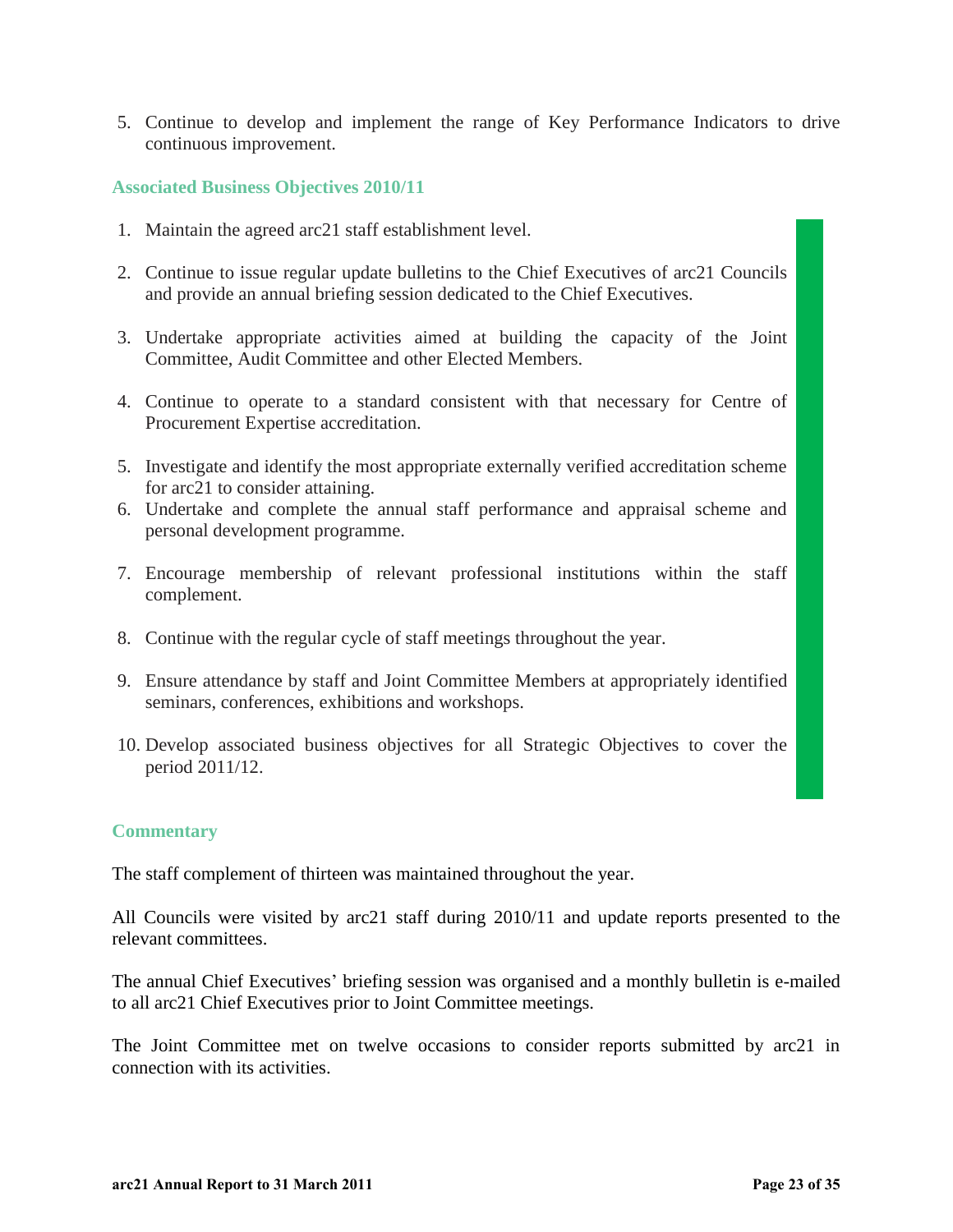The Steering Group also met on twelve occasions to discuss strategic and technical issues associated with arc21 related activities.

The Audit Committee met on four occasions to progress its programme of work.

Significant effort was undertaken during the year aimed at building the capacity of Elected Members and Officers with particular focus on the Residual Waste Treatment Project. This culminated with an arc21 conference in February 2011 in the Waterfront Hall, Belfast. The conference included speakers from arc21, the DOE, PwC, Arthur Cox, DEFRA, Norfolk County Council and The European Investment Bank.

A thorough and comprehensive examination of externally accredited schemes concluded that the most appropriate scheme for arc21to pursue was ISO 9001. Work began on the application towards the end of the year.

arc21 staff retain membership of varying levels within the following professional institutions: Chartered Institution of Wastes Management (CIWM); Institution of Civil Engineers (ICE); Society for the Environment (SOE); Chartered Institution of Water and Environmental Management (CIWEM); Society of Procurement Officers (SOPO); Chartered Institute of Purchasing and Supply (CIPS); Accountant Technicians Ireland (ATI); Institute of Professional Assistants (IPA); and Chartered Institute of Management Accountants (CIMA).

The arc21 Business Continuity Plan produced during 2009/2010 and was the subject of a test exercise during 2010/11. This test was facilitated by Belfast City Council"s Audit Governance and Risk Services and proved to be very useful. A number of minor issues were identified and addressed. The Business Continuity Plan was also reviewed and augmented accordingly.

A total of 57 associated business objectives were developed to cover the period 2011/2012.

#### **OPERATING STATISTICS**

#### **Waste Management Performance**

The main indicators of waste management performance are as follows:

- 1. Compliance with the Northern Ireland Landfill Allowance Scheme (NILAS);
- 2. Household Recycling Rate; and
- 3. Average waste per household and per capita.

#### **1. Compliance with the Northern Ireland Landfill Allowance Scheme (NILAS)**

This measures compliance against statutory targets for landfilling BMW based on the EC Landfill Directive (1999/31/EC). It entails annual targets which decrease every year until 2020. This is the sixth year the scheme has been in operation; arc21 has met its target in each the six years.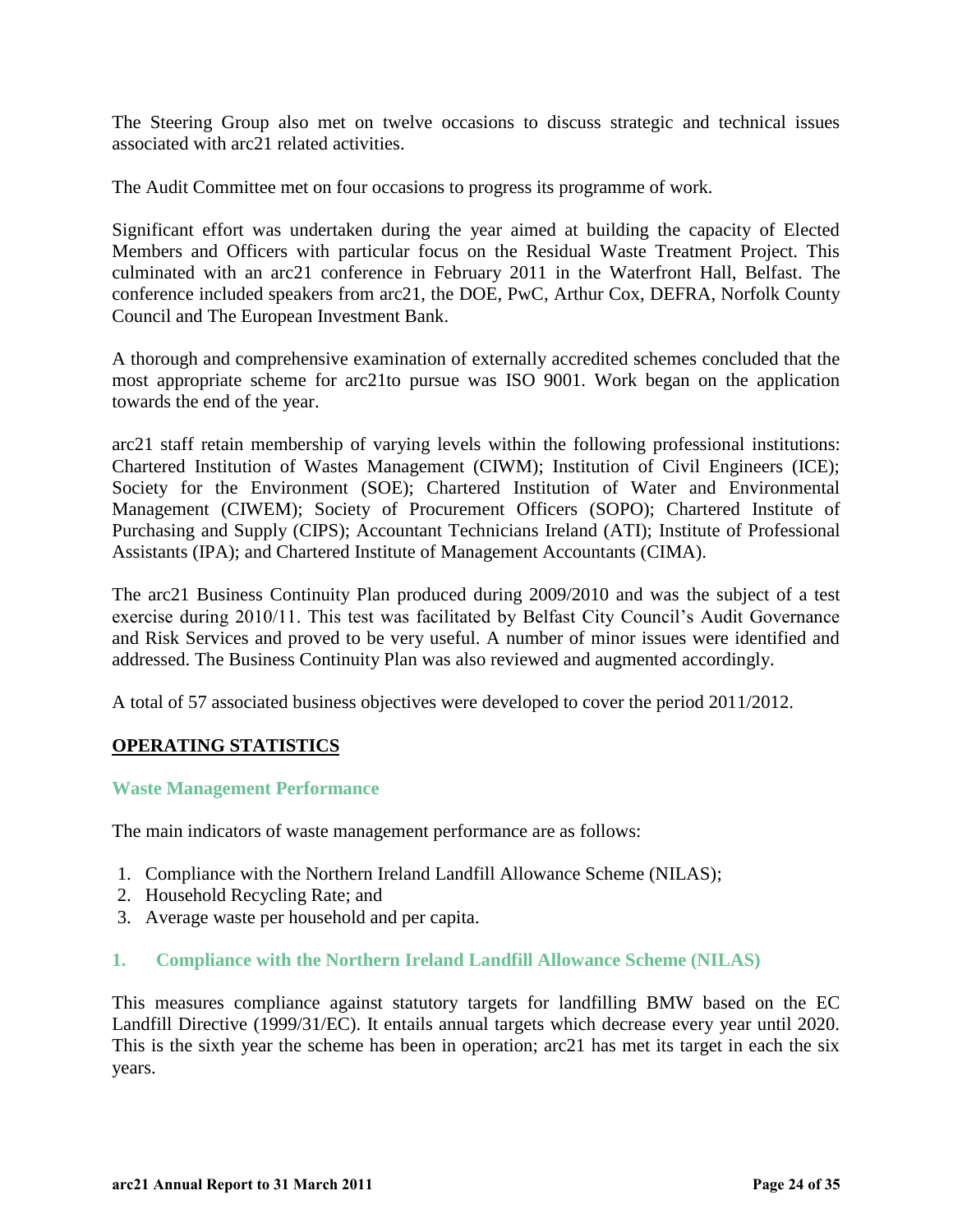## **Individual Council Performance**

| <b>Council</b>                   | 2010/11           | <b>Allowance</b> | % of Utilised    |
|----------------------------------|-------------------|------------------|------------------|
|                                  | <b>Allocation</b> | <b>Utilised</b>  | <b>Allowance</b> |
| Antrim Borough Council           | 13,607            | 8,989            | 66.1%            |
| Ards Borough Council             | 20,820            | 14,743           | 70.8%            |
| <b>Ballymena Borough Council</b> | 16,380            | 12,973           | 78.1%            |
| <b>Belfast City Council</b>      | 71,692            | 67,18            | 93.6%            |
| Carrickfergus Borough Council    | 10,724            | 7,746            | 72.3%            |
| Castlereagh Borough Council      | 17,907            | 10,047           | 56.1%            |
| Down District Council            | 18,432            | 14,449           | 78.4%            |
| Larne Borough Council            | 8,426             | 6,389            | 75.9%            |
| <b>Lisburn City Council</b>      | 30,215            | 19,101           | 63.2%            |
| Newtownabbey Borough Council     | 22,014            | 15,327           | 64.6%            |
| North Down Borough Council       | 21,030            | 14,376           | 68.3%            |

## **Combined arc21 Performance**

| arc21   | <b>Allowance</b> | <b>Allowance</b> | % of Utilised    |
|---------|------------------|------------------|------------------|
|         |                  | <b>Utilised</b>  | <b>Allowance</b> |
| 2005/06 | 380,427          | 316,732          | 83.2%            |
| 2006/07 | 353,773          | 295,624          | 83.6%            |
| 2007/08 | 345,244          | 280,735          | 81.3%            |
| 2008/09 | 336,762          | 261,721          | 77.7%            |
| 2009/10 | 251,880          | 208,486          | 82.8%            |
| 2010/11 | 251,256          | 191,110          | 76.1%            |

#### **2. Average Waste per Household**

A measurement of the amount of household waste which is recycled and composted. 2011 was the ninth year in succession that the rate has increased.

| <b>Area</b>    | 2002  | 2003  | 2004/05 | 2005/06 | 2006/07 | 2007/08 | 2008/09 | 2009/10 | 2010/11 |
|----------------|-------|-------|---------|---------|---------|---------|---------|---------|---------|
| Antrim         | 19.1% | 22.4% | 38.4%   | 44.0%   | 47.1%   | 48.7%   | 48.3%   | 47.5%   | 46.0%   |
| Ards           | 9.6%  | 9.0%  | 20.4%   | 24.0%   | 25.5%   | 27.6%   | 33.9%   | 40.2%   | 42.6%   |
| Ballymena      | 21.0% | 18.0% | 23.4%   | 26.9%   | 28.2%   | 26.5%   | 36.2%   | 33.3%   | 32.3%   |
| <b>Belfast</b> | 4.0%  | 4.6%  | 8.9%    | 14.4%   | 19.0%   | 23.2%   | 26.3%   | 26.6%   | 29.8%   |
| Carrickfergus  | 8.2%  | 10.5% | 17.2%   | 17.4%   | 21.9%   | 33.2%   | 32.9%   | 34.2%   | 41.1%   |
| Castlereagh    | 5.0%  | 12.1% | 22.2%   | 32.5%   | 34.9%   | 37.7%   | 38.1%   | 37.6%   | 41.3%   |
| Down           | 13.5% | 13.3% | 19.2%   | 33.7%   | 32.2%   | 31.6%   | 32.6%   | 32.5%   | 32.5%   |
| Larne          | 6.0%  | 9.6%  | 16.5%   | 25.0%   | 31.6%   | 37.4%   | 40.5%   | 41.1%   | 43.7%   |
| Lisburn        | 9.0%  | 9.2%  | 12.2%   | 19.8%   | 25.1%   | 31.9%   | 33.1%   | 37.0%   | 39.4%   |
| Newtownabbey   | 16.5% | 17.0% | 19.9%   | 22.5%   | 24.8%   | 30.3%   | 35.0%   | 37.3%   | 42.1%   |
| North Down     | 11.1% | 12.6% | 17.2%   | 24.6%   | 33.0%   | 38.1%   | 40.4%   | 41.8%   | 45.0%   |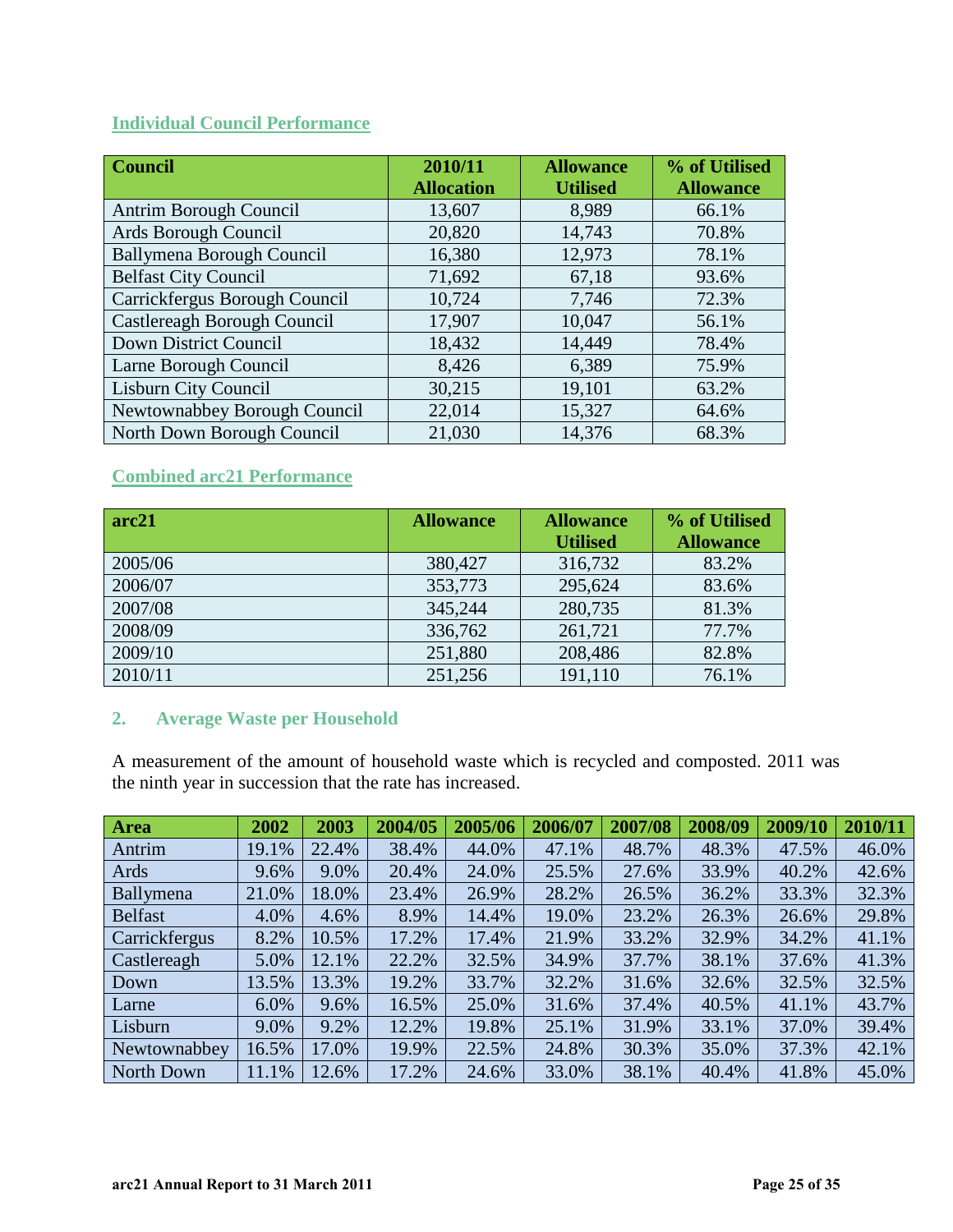## **Combined arc21 Performance**

| Area  | 2002 | 2003     |                      |          | 2004/05   2005/06   2006/07   2007/08   2008/09   2009/10   2010/11 |       |       |       |       |
|-------|------|----------|----------------------|----------|---------------------------------------------------------------------|-------|-------|-------|-------|
| arc21 | 7%   | $10.6\%$ | 7%<br>$\mathbf{b}$ . | າາ<br>9% | 26.8%                                                               | 30.9% | 33.9% | 35.0% | $5\%$ |

## **3. Average Waste per Household and per Capita**

A measurement of the amount of household waste produced per capita. This has decreased significantly since 2002.

| Area           | 2002  | 2003  | 2004/05 | 2005/06 | 2006/07 | 2007/08 | 2008/09 | 2009/10 | 2010/11 |
|----------------|-------|-------|---------|---------|---------|---------|---------|---------|---------|
| Antrim         | .540  | .205  | 1.578   | 1.630   | 1.655   | 1.742   | 1.595   | 1.492   | 1.434   |
| Ards           | .494  | 1.456 | 1.530   | 1.465   | 1.419   | 1.389   | 1.269   | 1.235   | 1.217   |
| Ballymena      | .368  | 1.447 | 1.487   | 1.551   | 1.487   | 1.333   | 1.306   | 1.273   | 1.205   |
| <b>Belfast</b> | .215  | .202  | 1.237   | 1.268   | 1.203   | 1.163   | 1.045   | 1.028   | 0.993   |
| Carrickfergus  | .564  | 1.379 | 1.355   | 1.422   | 1.347   | .1286   | 1.212   | 1.215   | 1.148   |
| Castlereagh    | .266  | 1.190 | 1.078   | 1.186   | 1.130   | 1.113   | 1.059   | 1.040   | 1.039   |
| Down           | .411  | 1.536 | 1.209   | 1.155   | 1.169   | 1.158   | 1.162   | 1.163   | 1.122   |
| Larne          | .328  | 1.219 | 1.348   | 1.493   | 1.371   | 1.293   | 1.214   | 1.214   | 1.183   |
| Lisburn        | 1.584 | 1.576 | 1.476   | 1.387   | 1.325   | 1.280   | 1.190   | 1.175   | 1.156   |
| Newtownabbey   | .403  | 1.384 | 1.267   | 1.397   | 1.407   | 1.352   | 1.302   | 1.215   | 1.214   |
| North Down     | .405  | 1.376 | 1.422   | 1.404   | 1.401   | 1.393   | 1.195   | 1.147   | 1.140   |

## **Per Household (tonnes) Individual Council Performance**

## **Combined arc21 Performance**

| <b>Area</b>       | 2002 | 2003 |       |       |       | 2004/05  2005/06   2006/07   2007/08   2008/09   2009/10   2010/11 |     |      |     |
|-------------------|------|------|-------|-------|-------|--------------------------------------------------------------------|-----|------|-----|
| arc2 <sup>1</sup> | 370  | 339  | 1.333 | 1.356 | 1.313 | 1.275                                                              | 180 | .150 | 123 |

## **Per Capita (Kilogrammes) Individual Council Performance**

| <b>Area</b>    | 2002 | 2003 | 2004/05 | 2005/06 | 2006/07 | 2007/08 | 2008/09 | 2009/10 | 2010/11 |
|----------------|------|------|---------|---------|---------|---------|---------|---------|---------|
| Antrim         | 552  | 437  | 586     | 616     | 635     | 664     | 607     | 567     | 551     |
| Ards           | 595  | 589  | 631     | 612     | 598     | 589     | 541     | 530     | 525     |
| Ballymena      | 520  | 557  | 580     | 609     | 586     | 526     | 516     | 506     | 482     |
| <b>Belfast</b> | 510  | 514  | 544     | 570     | 547     | 539     | 485     | 482     | 469     |
| Carrickfergus  | 616  | 547  | 539     | 568     | 542     | 517     | 488     | 491     | 485     |
| Castlereagh    | 514  | 489  | 448     | 498     | 482     | 479     | 453     | 445     | 447     |
| Down           | 511  | 571  | 452     | 438     | 449     | 450     | 452     | 455     | 442     |
| Larne          | 542  | 506  | 572     | 640     | 601     | 571     | 541     | 545     | 530     |
| Lisburn        | 588  | 596  | 576     | 548     | 529     | 524     | 486     | 476     | 470     |
| Newtownabbey   | 557  | 559  | 524     | 583     | 592     | 572     | 547     | 520     | 514     |
| North Down     | 575  | 570  | 598     | 592     | 597     | 598     | 516     | 495     | 493     |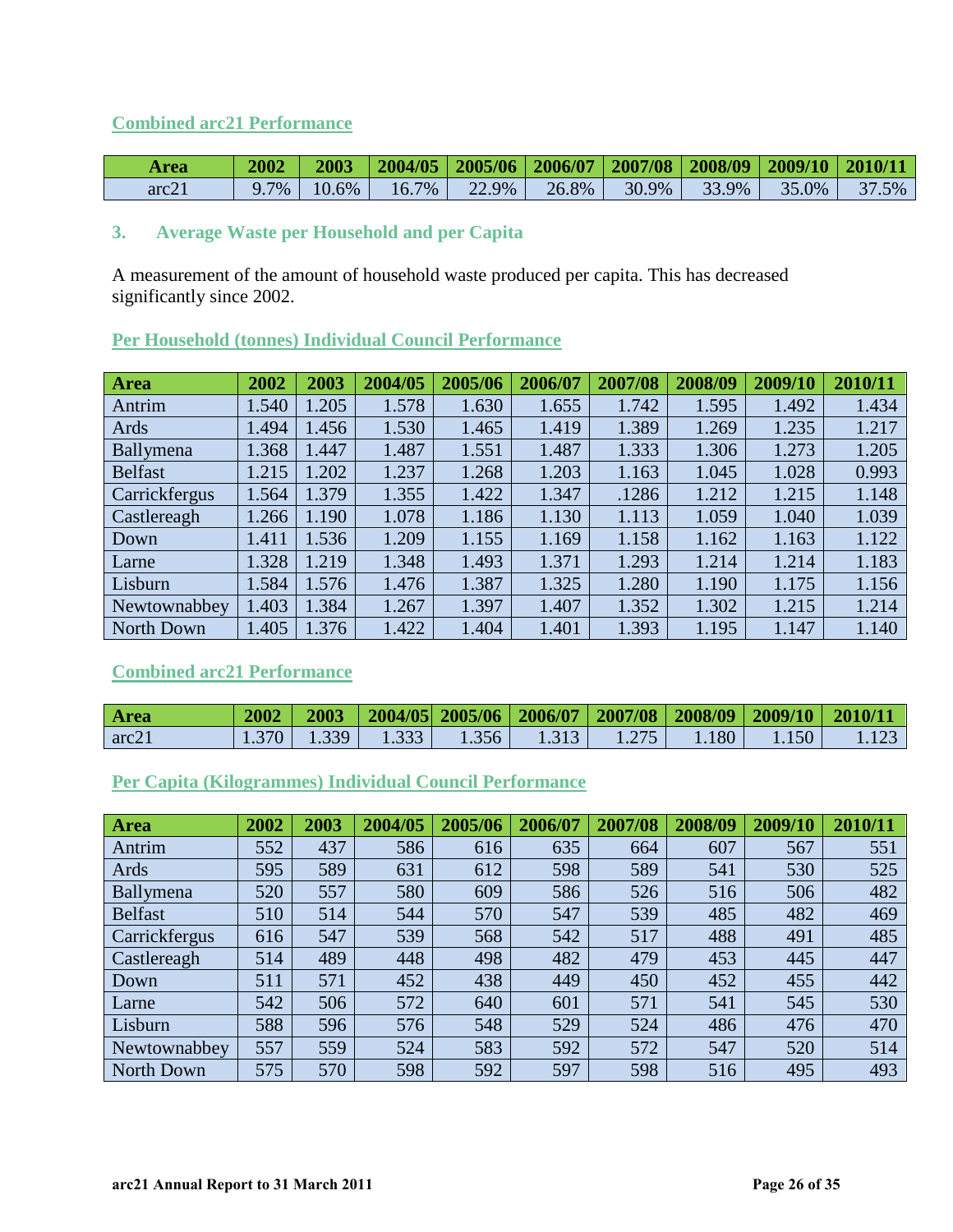## **Combined arc21 Performance**

| <b>Area</b> |     |     |     | $2002   2003   2004/05   2005/06   2006/07   2007/08   2008/09   2009/10   2010/11$ |     |     |     |     |     |
|-------------|-----|-----|-----|-------------------------------------------------------------------------------------|-----|-----|-----|-----|-----|
| arc21       | 544 | 540 | 549 | 567                                                                                 | 554 | 545 | 504 | 493 | 484 |

The KPIs were developed across four operational activities:

- 1. Customer;
- 2. Finance;
- 3. Process / Contracts; and
- 4. People.

| <b>Activity</b>                    | <b>Key Performance Indicator</b>                                                                                                 | <b>Actual</b><br>2010/11  |
|------------------------------------|----------------------------------------------------------------------------------------------------------------------------------|---------------------------|
| <b>Customer</b>                    | Overall level of satisfaction of member councils with<br>services provided by arc21 & arc21 contractors 'good' or<br>'very good' | 82%                       |
|                                    | % of complaints (about arc21) investigated and resolved<br>within 3 days                                                         | No complaints<br>received |
| <b>Finance</b>                     | Establishment costs per tonne/ total tonnes of waste<br>delivered to arc21 contractors                                           | £1.22 $/T$                |
|                                    | Aggregate cost per tonne of total tonnes of waste delivered<br>to arc21 contractors                                              | £48.34/T                  |
|                                    | Establishment costs per tonne / aggregate cost per tonne of<br>waste delivered                                                   | 2.53%                     |
|                                    | Ratio of operating costs to turnover                                                                                             | 2.12%                     |
|                                    | % invoices paid within 30 days of receipt                                                                                        | 87.00%                    |
| <b>Process</b><br><b>Contracts</b> | conditions<br>Adherence<br>performance<br>and<br>contract<br>to<br>requirements                                                  | 97%                       |
|                                    | % complaints re level of service resolved within 72 hours                                                                        | 95%                       |
|                                    | % tender invitations which result in 3 or more submissions                                                                       | 100%                      |
|                                    | % procurements successfully delivered                                                                                            | 100%                      |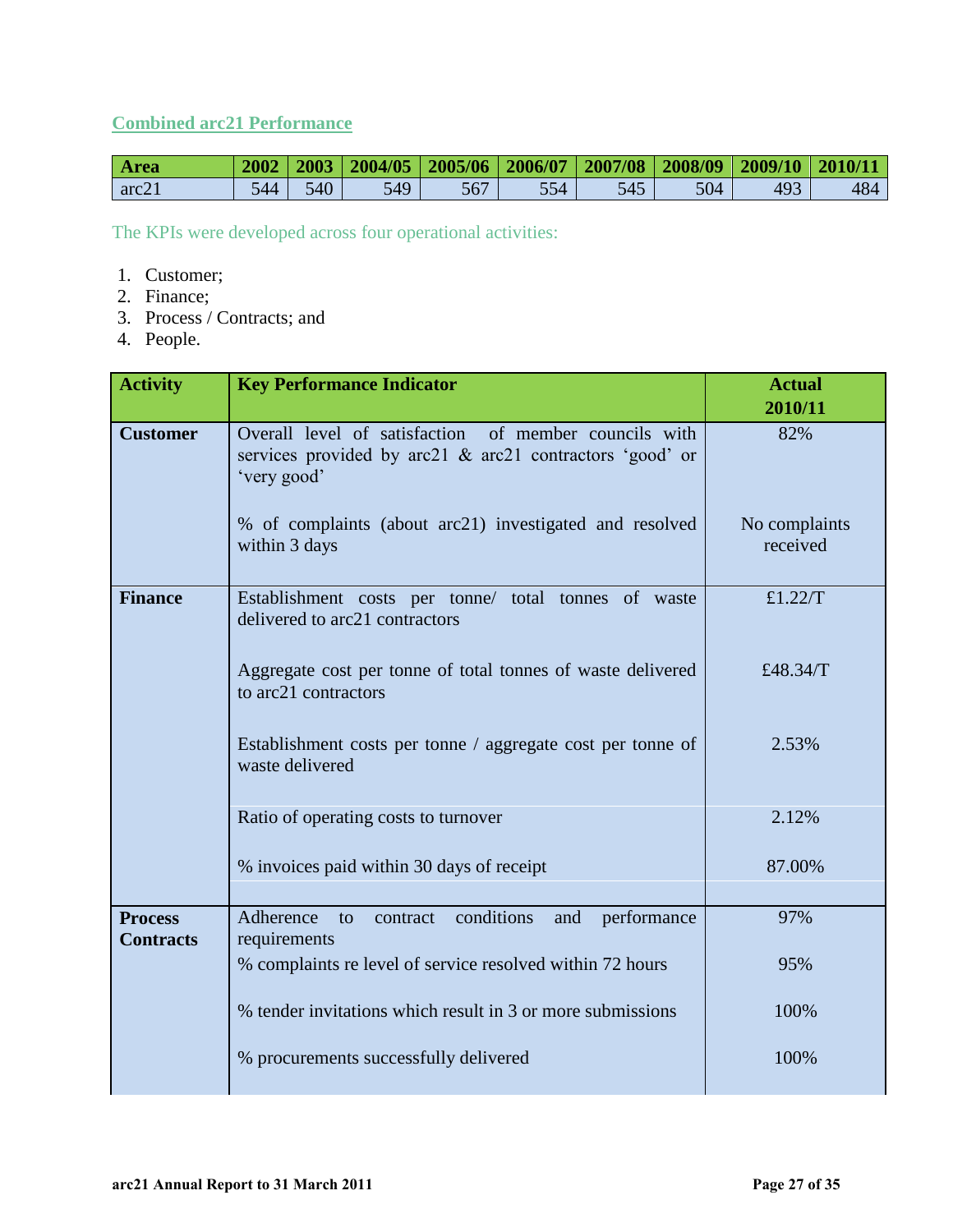| People | staff completed training as specified in Personal<br>$\%$<br>Development Plans (PDPs) | 100%        |
|--------|---------------------------------------------------------------------------------------|-------------|
|        | % staff who receive appraisal and review by target date                               | 100%        |
|        | Number of days arc21 staff are absent from work                                       | $9.65$ Days |

#### **RESIDUAL WASTE TREATMENT PROJECT**

#### **Background**

The Residual Waste Treatment Project (RWTP) is one of the largest public procurement processes ever undertaken in Northern Ireland. With an estimated lifetime value in excess of £1bn, the project reflects the requirements set out in arc21"s Waste Management Plan to establish new waste infrastructure to process waste which isn"t physically or practically possible to recycle.

In common with best practice across Europe, arc21 has adopted an approach which, first, encourages the "3Rs" of "Reduce, Reuse and Recycle" (our aim is to boost recycling / composting rates to at least 50% by 2020) and, secondly, adopts Energy Recovery technology to turn the remaining waste into renewable electricity and heat for domestic or commercial/industrial application.

The solution outlined in the Waste Management Plan determines the utilisation of two generic technologies:

- 1. Mechanical Biological Treatment (MBT) a process which extracts recyclable material which has inadvertently been disposed of as black bin waste and pre-treats the remaining material for Energy Recovery; and
- 2. Energy from Waste (EfW) a tried and tested, clean Energy Recovery technology that converts waste into heat and electricity.

The Waste Management Plan clearly indicates that the definitive elements of the project will be subject to the outcome of a Business Case and Procurement Process which may have an effect on the detail, e.g., waste flows, relative capacities, contract bundling and proprietary technologies.

Going into 2009/10 the Outline Business Case had been submitted to, and approved by the Department of the Environment and the competitive dialogue procurement process commenced in September 2008.

A land assembly exercise was duly completed and the relevant details issued to the consortia in February 2010.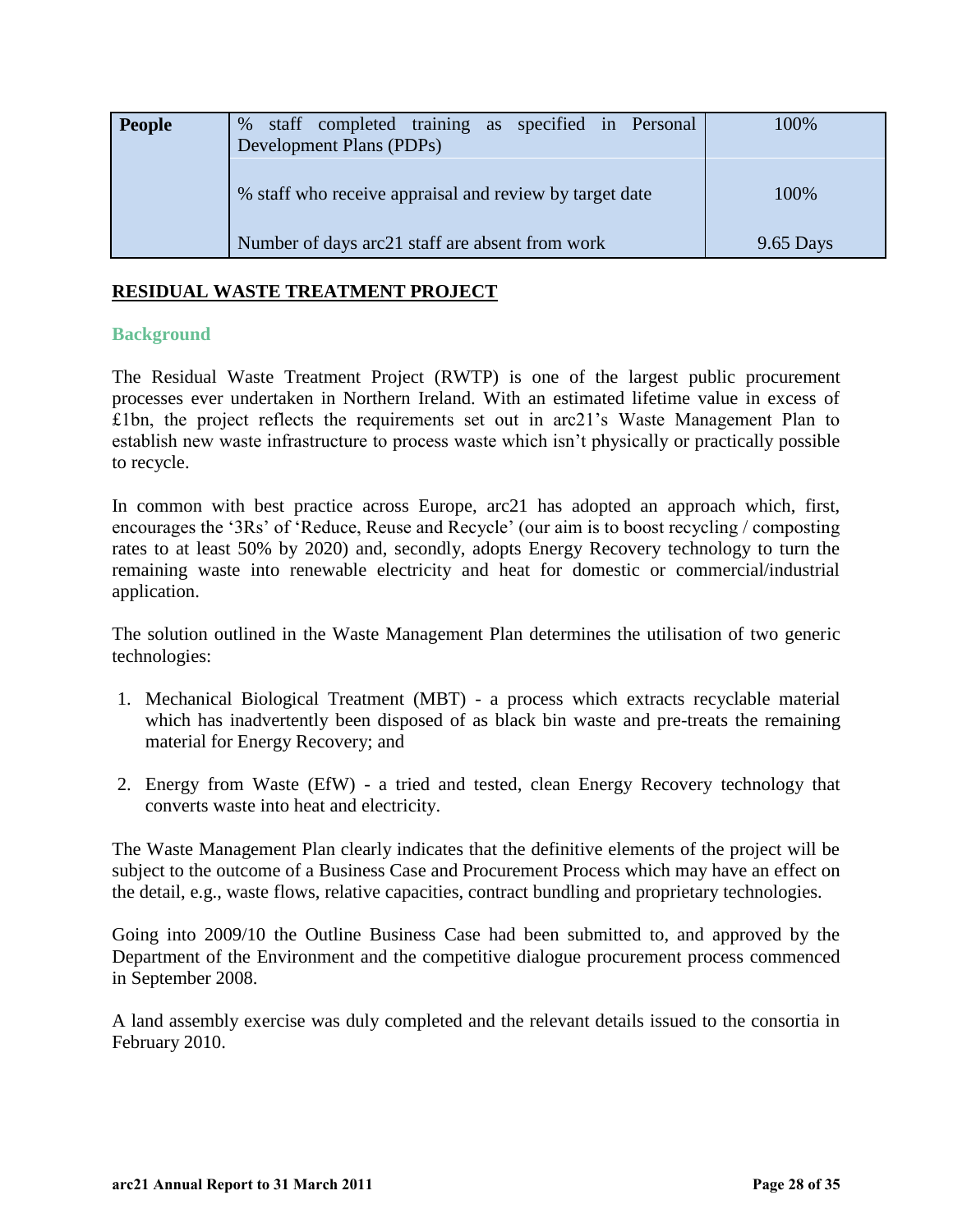#### **Developments during 2010/2011**

The year was primarily taken up with the ISDS phase of the procurement process. During this time, several dialogue sessions took place. This culminated in the receipt of the two submissions by the closing date in October 2010.

However, prior to the commencement of pre ISFT phase dialogue, one of the consortia withdrew from the competition leaving one remaining bidder. This scenario is certainly not unprecedented in projects of this nature and scale and work began on developing the necessary protocols and procedures to properly address this situation.

Work also began on developing a contingency plan to meet NILAS requirements to cover any eventuality relating to possible delay in the process or being able to arrive at a timely conclusion in the process.

Considerable effort was undertaken thorough the year on building the capacity of Elected members and Officers. An arc21 conference was held in the Waterfront Hall in February 2011 and this was attended by close to 100 Officers and Elected Members. A wide spectrum of eminent speakers including a representative from the European Investment Bank covered aspects associated with projects of this nature and they were well received by those attending with a lively and informative question and answer sessions to complete proceedings.

The detail around a Single Electricity Market for the Island of Ireland also emerged which prompted representation from arc21 with further engagement very likely.

Discussions were ongoing throughout the year with the various regulatory authorities, including the Planning Service and NIEA, to not only ensure the proper procedures will be followed at the appropriate juncture but to assist the authorities with the scheduling of their work programme.

## <span id="page-28-0"></span>**Financial Report**

As experienced in previous years, arc21's turnover continued to increase:

| <b>Year</b> | <b>Turnover</b> |
|-------------|-----------------|
| 2004/05     | £0.425m         |
| 2005/06     | £2.4 $m$        |
| 2006/07     | £9.9m           |
| 2007/08     | £23.5m          |
| 2008/09     | £27.1 $m$       |
| 2009/10     | £31.2m          |
| 2010/11     | £34.4m          |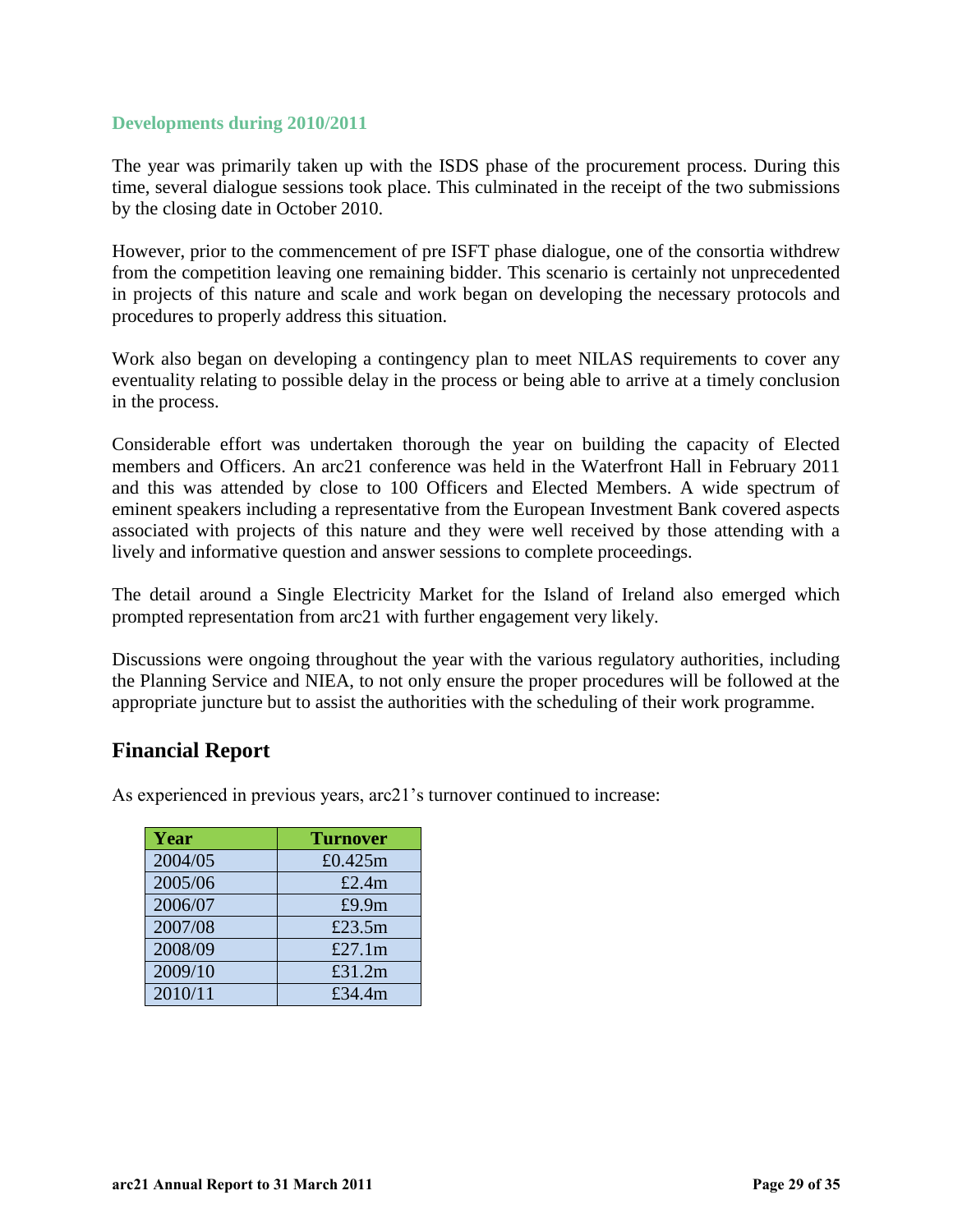This was due to the significant developments in contracting for waste facilities, the increase in the Landfill Tax escalator and the continuation in the procurement activity for the Residual Waste Treatment Project, which is mainly funded by way of government grant. The income for the year was £34,404,515 compared to £31,293,429 in 2009/10, an increase of 10.00%. The expenditure for the same period was £33,736,628 compared to £31,028,870 in 2009/10, resulting in a surplus on continuing operations of £667,887 for the year to March 2011.

Actuarial gains on the pension assets/liabilities of £320,000 resulted in a total of £987,887 being shown in the Comprehensive Income and Expenditure Statement.

In addition, the sum of  $£2,349$  was incurred funding capital expenditure with the acquisition of computer equipment during the year.

After taking into account the charge for depreciation on fixed assets, there was a net increase to the General Usable Reserves of £474,545 for the year bringing the cumulative Usable Reserves at 31 March 2011 to £1,372,565 or 4.00 % of annual turnover.

All four major waste contracts, Landfill, Materials Recovery Facility, Organic Waste Treatment and Bring Service, performed satisfactorily during the year, representing £30m or 89% of the total income for the year. It is expected that the contract activity will continue to grow at a significant level in the coming year, primarily as a result of the Landfill Tax Escalator.

An important financial benefit to participant Councils of the Materials Recovery Facility (MRF) contract is the income earned from the sale of the materials, with arc21 sharing, on a 50/50 basis, the revenue earned.

Encouragingly, during the 2010/11 year the market recovery continued. Over the 12 months the gross selling prices earned by Bryson Recycling rose steadily from £88 in the previous year to a level of £113 in the current year, resulting in an overall annual average value per tonne payable to arc21 of £37.

As previously reported, a key contributing factor to the higher prices received by Bryson Recycling for the materials has been the successful completion of the capital investment programme to upgrade the facility and enable better quality materials to be provided to the market. This capital investment programme is a joint venture between arc21 and Bryson Recycling, at a cost of £980,000, and has proved to be invaluable as borne out by the market prices achieved, particularly in light of the challenging market conditions experienced in recent years.

In accordance with Government policy, the Landfill Tax Escalator continues to rise at a rate of £8 per tonne per annum resulting in an additional charge from the landfill operators to arc21 of a sum in the region of £2.5 million, which is then passed on to participant Councils.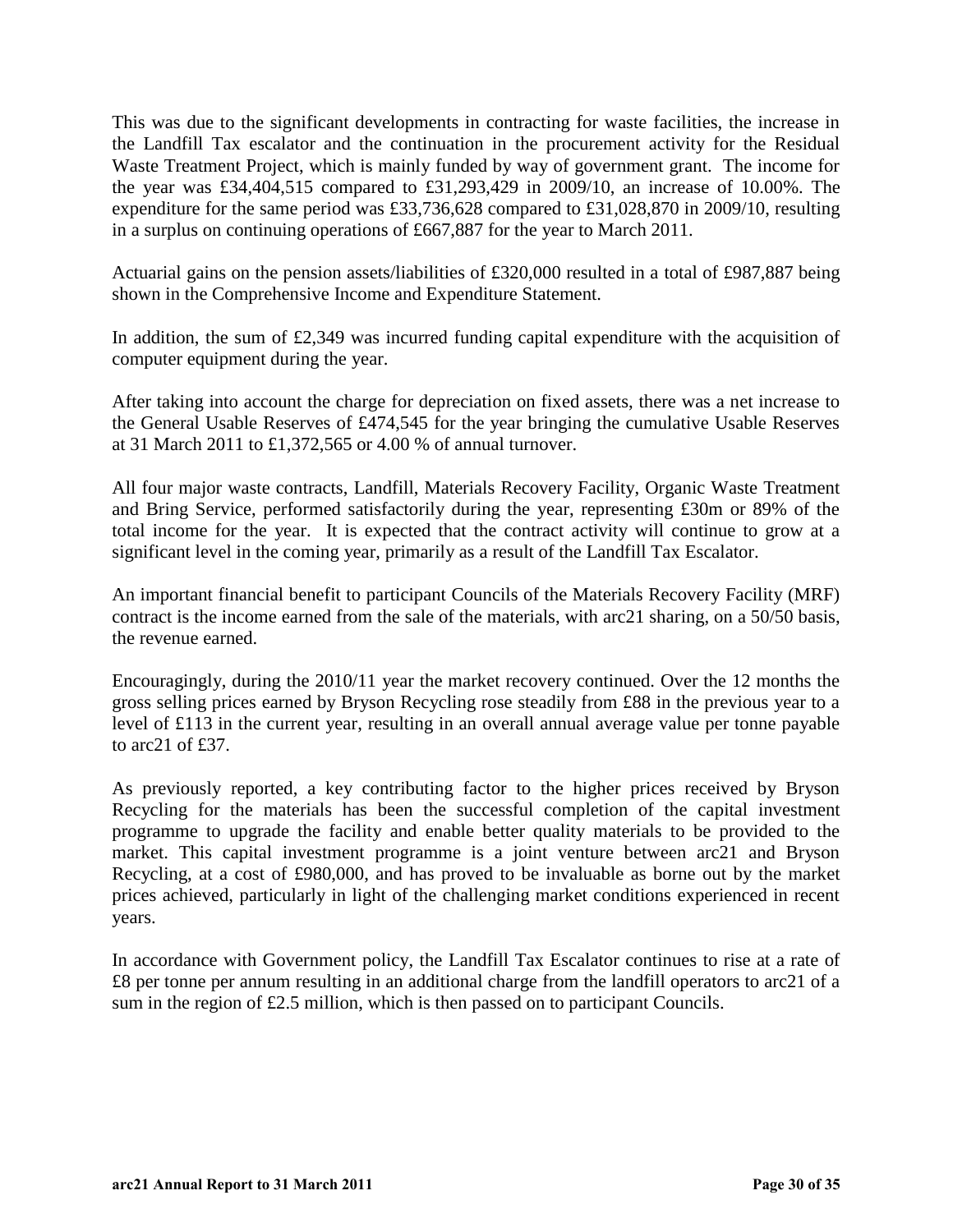The level of funding required for developing waste facilities for the treatment of residual waste has been recognised by central government as being beyond the means of local government and during the year arc21 continued to receive valuable financial support from the Department, at a level of £1.02m (£1.07m in 2009/10), again covering the majority of the procurement activities.

In addition, arc21 was able to benefit from the expertise available through the Programme Delivery Support Unit (PDSU) which was established jointly by the Department and the Strategic Investment Board, to provide ongoing support to the three Waste Management Groups in Northern Ireland in the delivery of the projects for the treatment of residual waste.

arc21 would like to take the opportunity, once again, to formally acknowledge the support from the Department, the PDSU, the Strategic Investment Board and the Department of Finance and Personnel, which is critical to the successful delivery of the project.

arc21 has a range of Insurance Policies in place to meet its operational requirements with the major policies in place being:

- Employers Liability Insurance;
- Professional Indemnity Insurance;
- Public Liability Insurance;
- Business Interruption Insurance;
- Motor Vehicle Insurance:
- Office Contents Insurance:
- Personal Accident and Travel Insurance: and
- Commercial Legal Protection Insurance.

The level and type of insurance in place to meet the operational needs of the organisation is kept under review.

In terms of processing invoices, the average number of days taken to pay trade creditors during the financial year to March 2011 was calculated at 28.2 days. During the year, arc21 paid in the region of 1,400 invoices with a total value of over £31m (excluding VAT).

In conclusion, the 2010/11 year was a particularly challenging one but the financial results presented in this report reflect an overall satisfactory position. Once again the cash position remained strong throughout the year and arc21 have been able to increase the level of reserves at the end of the year leaving the organisation in a better position to meet the obvious financial challenges ahead in the sector.

A full copy of the Abstract of Accounts, the financial report for the year ended 31 March 2011 can be accessed through the arc21 website: [www.arc21.org.uk](http://www.arc21.org.uk/)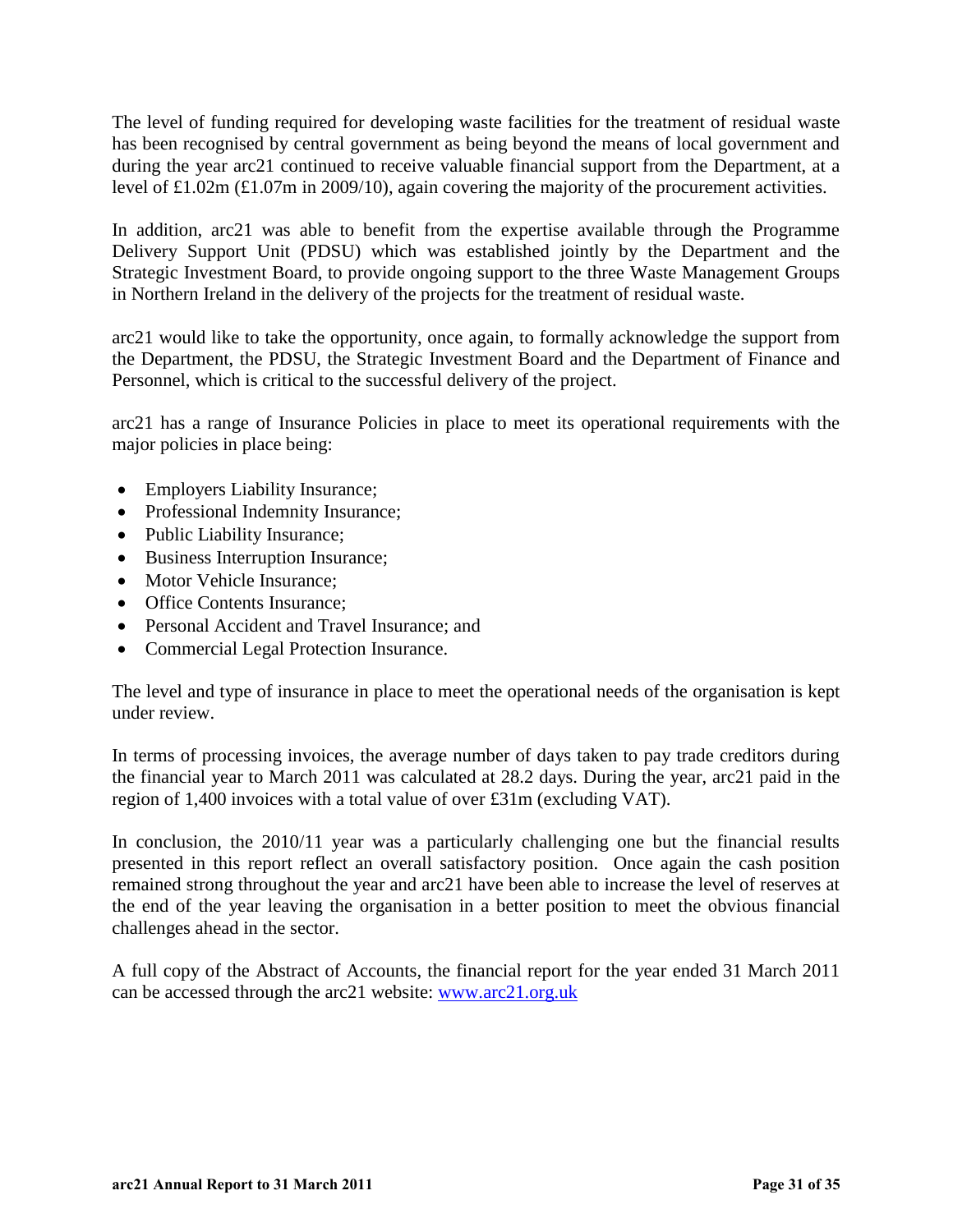#### **Local Government Auditor's Report**

#### **INDEPENDENT AUDITOR'S REPORT TO THE MEMBERS OF ARC21**

*I have audited the statement of accounts of arc21 for the year ended 31 March 2011 under the Local Government (Northern Ireland) Order 2005. The statement of accounts comprises the Movement in Reserves Statement, Comprehensive Income and Expenditure Statement, Balance Sheet, Cash Flow Statement, and related notes. The statement of accounts has been prepared under the accounting policies set out within them.* 

*This report is made solely to the Members of arc21 in accordance with the Local Government (Northern Ireland) Order 2005 and for no other purpose, as specified in the Statement of Responsibilities issued by the Chief Local Government Auditor.* 

#### **Respective responsibilities of the Chief Executive and the independent auditor**

*As explained more fully in the Statement of the Joint Committee's and Chief Executive's Responsibilities, the Chief Executive is responsible for the preparation of the statement of accounts and for being satisfied that it gives a true and fair view of the income and expenditure and cash flows for the financial year and the financial position as at the end of the financial year. My responsibility is to audit the statement of accounts in accordance with the Local Government (Northern Ireland) Order 2005 and the Local Government Code of Audit Practice issued by the Chief Local Government Auditor. I conducted my audit in accordance with International Standards on Auditing (UK and Ireland). Those standards require me and my staff to comply with the Auditing Practices Board's Ethical Standards for Auditors.* 

#### **Scope of the Audit of the Statement of Accounts**

*An audit involves obtaining evidence about the amounts and disclosures in the financial statements sufficient to give reasonable assurance that the statement of accounts are free from material misstatement, whether caused by fraud or error. This includes an assessment of: whether the accounting policies are appropriate to the arc21"s circumstances and have been consistently applied and adequately disclosed; the reasonableness of significant accounting estimates made by the arc21; and the overall presentation of the statement of accounts. In addition I read all the financial and non financial information in the Foreword to identify material inconsistencies with the audited statement of accounts. If I become aware of any apparent material misstatements or inconsistencies I consider the implications for my report.* 

#### **Opinion**

In my opinion the statement of accounts gives a true and fair view, in accordance with relevant *legal and regulatory requirements and the Code of Practice on Local Authority Accounting in the United Kingdom 2010-11, the financial position of arc21 as at 31 March 2011 and its income and expenditure for the year then ended.*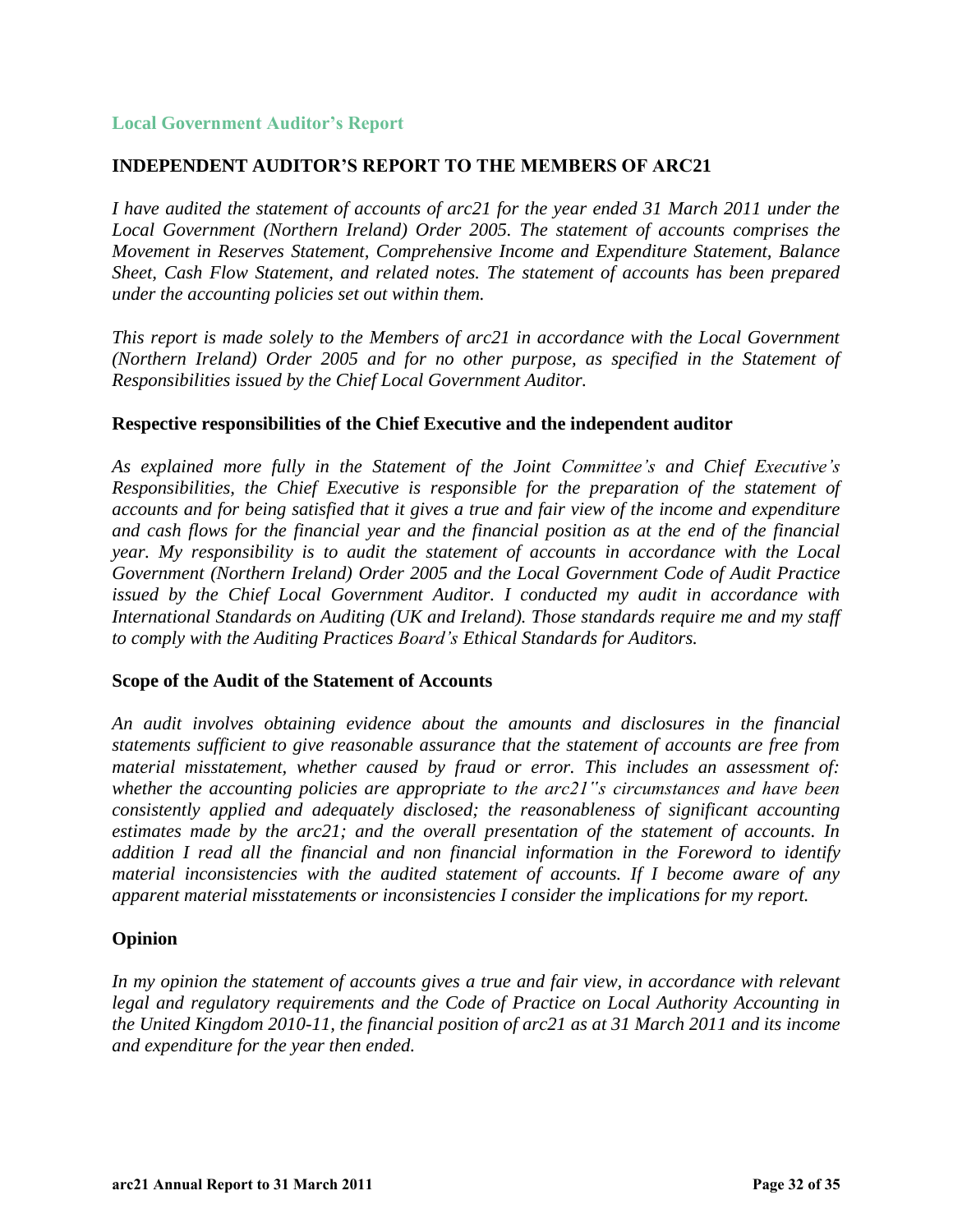#### **ARC21 JOINT COMMITTEE 2010/11**

#### **Matters on which I report by exception**

*I have nothing to report in respect of the following matters which I report to you if, in my opinion:* 

*the Annual Governance statement:* 

- *does not reflect compliance with the Code of Practice on Local Authority Accounting in the United Kingdom 2010-11;*
- does not comply with proper practices specified by the Department of the Environment;
- *is misleading or inconsistent with other information I am aware of from my audit;or*
- *adequate accounting records have not been kept; or*
- *the statement of accounts is not in agreement with the accounting records; or*
- *I have not received all of the information and explanations I require for my audit.*

#### **Certificate**

*I certify that I have completed the audit of the accounts of arc21 in accordance with the requirements of the Local Government (Northern Ireland) Order 2005 and the Local Government Code of Audit Practice issued by the Chief Local Government Auditor.* 

I me Hawn

**Louise Mason Local Government Auditor** Northern Ireland Audit Office 106 University Street Belfast BT7 1EU

N November 2011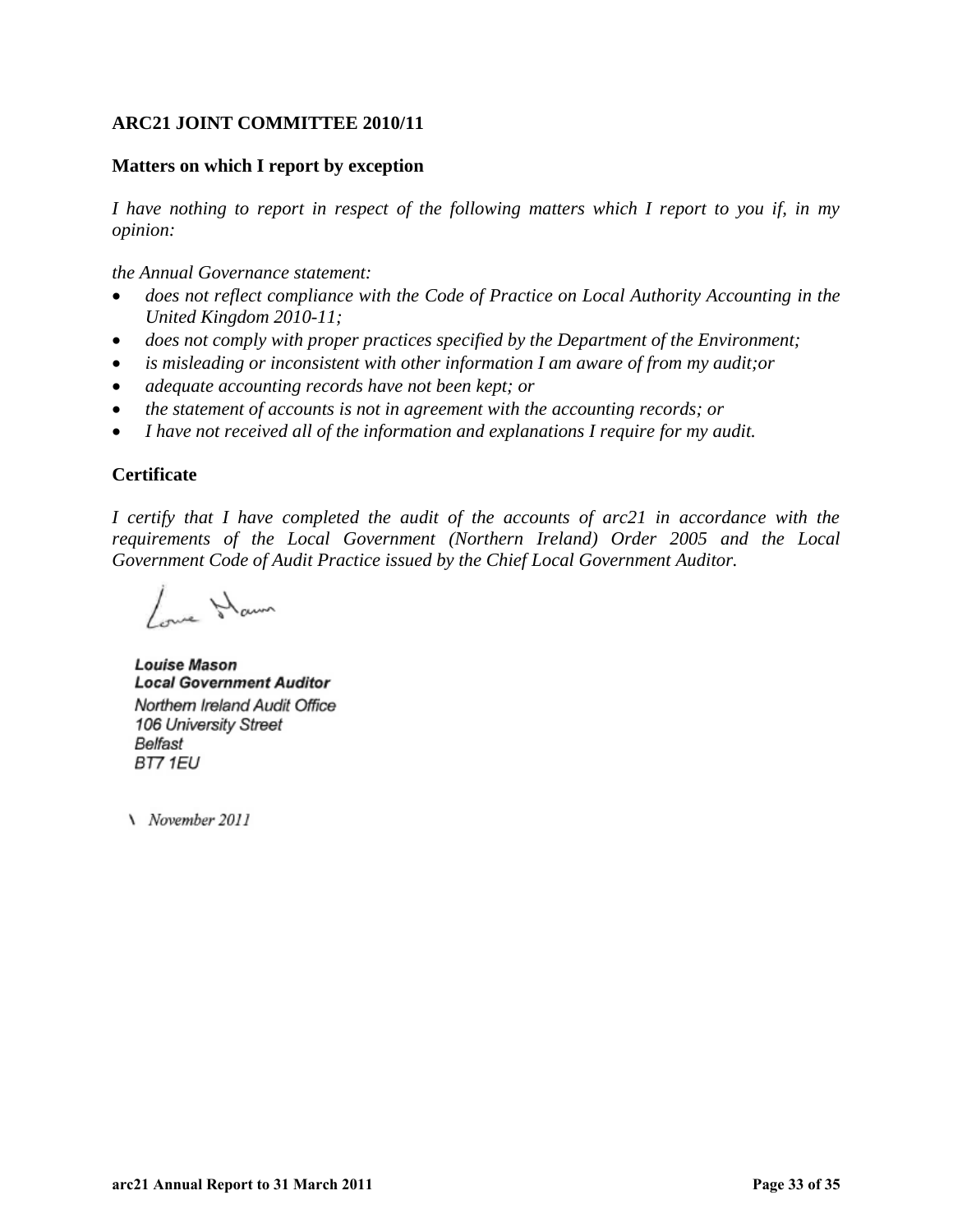## **INCOME AND EXPENDITURE FOR THE YEAR ENDED 31 MARCH 2011**

|                                                                             | 2010/11       | 2009/10    |
|-----------------------------------------------------------------------------|---------------|------------|
| <b>INCOME:</b>                                                              | £             | £          |
|                                                                             |               |            |
| <b>Participating Councils</b>                                               | 707,249       | 690,008    |
| <b>Government Grant</b>                                                     | 1,023,751     | 1,074,533  |
| Financing and Investment Income                                             | 116,928       | 72,311     |
| Contract Income:                                                            |               |            |
| <b>Landfill Service</b>                                                     | 23,193,556    | 21,928,678 |
| Materials Recovery Facility - MRF                                           | 1,574,098     | 1,593,262  |
| <b>MRF</b> Revenue Share                                                    | 1,576,213     | 1,207,487  |
| Organic Waste Treatment                                                     | 3,694,845     | 2,406,416  |
| <b>Bring Service</b>                                                        | 216,437       | 207,869    |
| Supply of Bins and Bring Banks                                              | 626,020       | 444,191    |
| <b>Other Contract Income</b>                                                | 1,671,794     | 1,659,999  |
| Other Income                                                                | 3,624         | 8,675      |
| <b>TOTAL INCOME</b>                                                         | 34,404,515    | 31,293,429 |
|                                                                             | =========     |            |
|                                                                             |               |            |
| <b>EXPENDITURE:</b>                                                         |               |            |
| <b>Employee Costs</b>                                                       | 208,123       | 413,541    |
| Financing and Investment Income                                             | 115,170       | 82,377     |
| <b>Other Operating Costs</b><br>Contract Expenditure :                      | 1,356,497     | 1,332,822  |
| Landfill Service                                                            | 23,046,912    | 21,679,870 |
| Materials Recovery Facility- MRF                                            | 1,574,098     | 1,593,262  |
| <b>MRF</b> Revenue Share                                                    | 1,226,213     | 1,207,487  |
| Organic Waste Treatment                                                     | 3,694,846     | 2,406,416  |
| <b>Bring Service</b>                                                        | 216,437       | 207,869    |
| Supply of Bins and Bring Banks                                              | 626,020       | 444,191    |
| <b>Other Contract Costs</b>                                                 | 1,671,794     | 1,659,998  |
| <b>Other Costs</b>                                                          | 518           | 1,037      |
| <b>TOTAL EXPENDITURE</b>                                                    | 33,736,628    | 31,028,870 |
|                                                                             | $=$ ========= | =========  |
| <b>CONTINUING</b><br>(DEFICIT)<br>ON<br><b>SURPLUS</b><br><b>OPERATIONS</b> | 667,887       | 264,560    |
| Actuarial gains/(losses) on pension assets/liabilities                      | 320,000       | (591,000)  |
| TOTAL COMPREHENSIVE INCOME AND<br><b>EXPENDITURE</b>                        | 987,887       | (326, 440) |